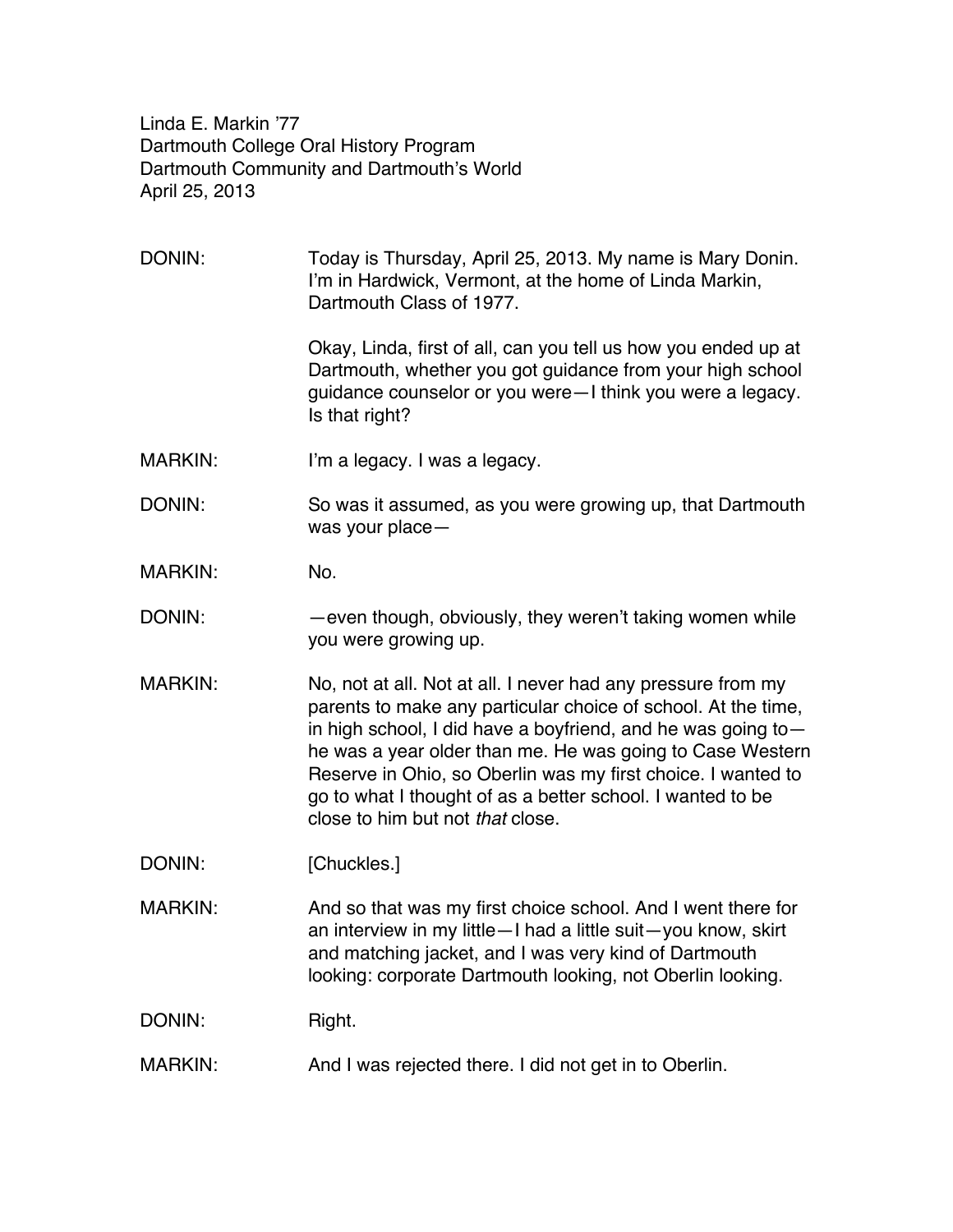| DONIN:         | Really!                                                                                                                                                                                                                                                                                                                                                                                                                                                                                                                                                                                                   |
|----------------|-----------------------------------------------------------------------------------------------------------------------------------------------------------------------------------------------------------------------------------------------------------------------------------------------------------------------------------------------------------------------------------------------------------------------------------------------------------------------------------------------------------------------------------------------------------------------------------------------------------|
| <b>MARKIN:</b> | Yes. And I don't remember if it was right then-it must have<br>been right then and there that the interviewer said to me,<br>"Where else are you applying?" And I told him where else.<br>And he said to me, "I think you'd probably be better off at<br>Dartmouth than here."                                                                                                                                                                                                                                                                                                                            |
| DONIN:         | Really? I didn't know they did that!                                                                                                                                                                                                                                                                                                                                                                                                                                                                                                                                                                      |
| <b>MARKIN:</b> | Yeah. Yeah. And I think—at the time, I didn't have any<br>context for it, but I think Oberlin is a very liberal school with a<br>lot of artists and creative people, and he didn't see me that<br>way.                                                                                                                                                                                                                                                                                                                                                                                                    |
| DONIN:         | Right.                                                                                                                                                                                                                                                                                                                                                                                                                                                                                                                                                                                                    |
| <b>MARKIN:</b> | And, you know, he didn't think it was going to be a good fit, -                                                                                                                                                                                                                                                                                                                                                                                                                                                                                                                                           |
| DONIN:         | Right.                                                                                                                                                                                                                                                                                                                                                                                                                                                                                                                                                                                                    |
| <b>MARKIN:</b> | -which I think is very interesting. Now that I have<br>perspective on it.                                                                                                                                                                                                                                                                                                                                                                                                                                                                                                                                 |
| DONIN:         | Right.                                                                                                                                                                                                                                                                                                                                                                                                                                                                                                                                                                                                    |
| <b>MARKIN:</b> | And it was the best that - I mean, the relationship with the<br>boyfriend ended very quickly, and there was really-you<br>make all kinds of decisions at 18 that are not very informed,<br>intelligent, and I'm glad that one was taken out of my hands.                                                                                                                                                                                                                                                                                                                                                  |
| DONIN:         | Yeah.                                                                                                                                                                                                                                                                                                                                                                                                                                                                                                                                                                                                     |
| <b>MARKIN:</b> | My next choice was Brown, and I was wait-listed there. My<br>mother was a Smithie, and my dad was Dartmouth. I applied<br>to both schools, got in to both, and also to Middlebury and<br>to—my back-up school was SUNY-Albany. So I had those to<br>choose from. And I knew at the time that I didn't want to be<br>at the all-women's school, so Smith I knocked out, SUNY-<br>Albany I knocked out, and it really came down to Middlebury<br>and Dartmouth. And I made the decision based on the size<br>of the library, the resources available, basically, which I think<br>was a smart decision, $-$ |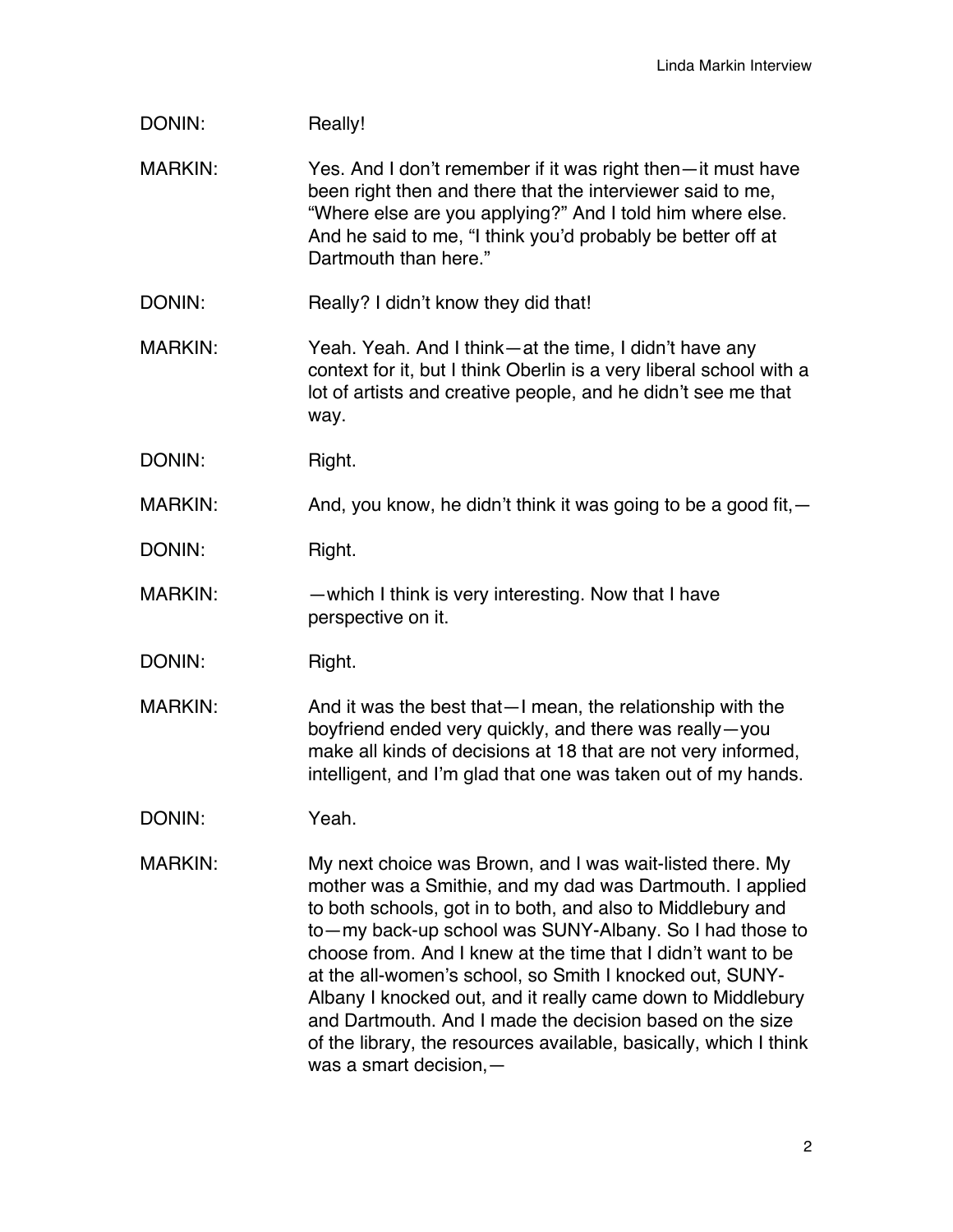| DONIN:         | Yeah.                                                                                                                                                                                             |
|----------------|---------------------------------------------------------------------------------------------------------------------------------------------------------------------------------------------------|
| <b>MARKIN:</b> | -a smart decision.                                                                                                                                                                                |
| DONIN:         | Yeah. It's a lot smarter than some—the way people make<br>choices about where to go.                                                                                                              |
| <b>MARKIN:</b> | [Laughs.] And I thought being in the second class of women<br>would be exciting.                                                                                                                  |
| DONIN:         | Yeah.                                                                                                                                                                                             |
| <b>MARKIN:</b> | I never imagined what I was actually going to find there.                                                                                                                                         |
| DONIN:         | You'd be a pioneer.                                                                                                                                                                               |
| <b>MARKIN:</b> | Yeah, in a very difficult way.                                                                                                                                                                    |
| DONIN:         | Yeah.                                                                                                                                                                                             |
| <b>MARKIN:</b> | In a very difficult way.                                                                                                                                                                          |
| DONIN:         | What did your dad make of Dartmouth going co-ed, taking<br>women?                                                                                                                                 |
| <b>MARKIN:</b> | Well, my parents had two daughters so, no sons, and I never<br>felt that my dad wanted a son. You know, it wasn't important<br>to him to have a son. He was thrilled I was going to<br>Dartmouth. |
| DONIN:         | Great.                                                                                                                                                                                            |
| <b>MARKIN:</b> | He was thrilled that I was going. He wasn't so thrilled that I<br>ended up coming out-                                                                                                            |
| DONIN:         | While you were there?                                                                                                                                                                             |
| <b>MARKIN:</b> | -halfway through. And he blamed Dartmouth for that.                                                                                                                                               |
| DONIN:         | What?!                                                                                                                                                                                            |
| <b>MARKIN:</b> | Yeah.                                                                                                                                                                                             |
| DONIN:         | How?                                                                                                                                                                                              |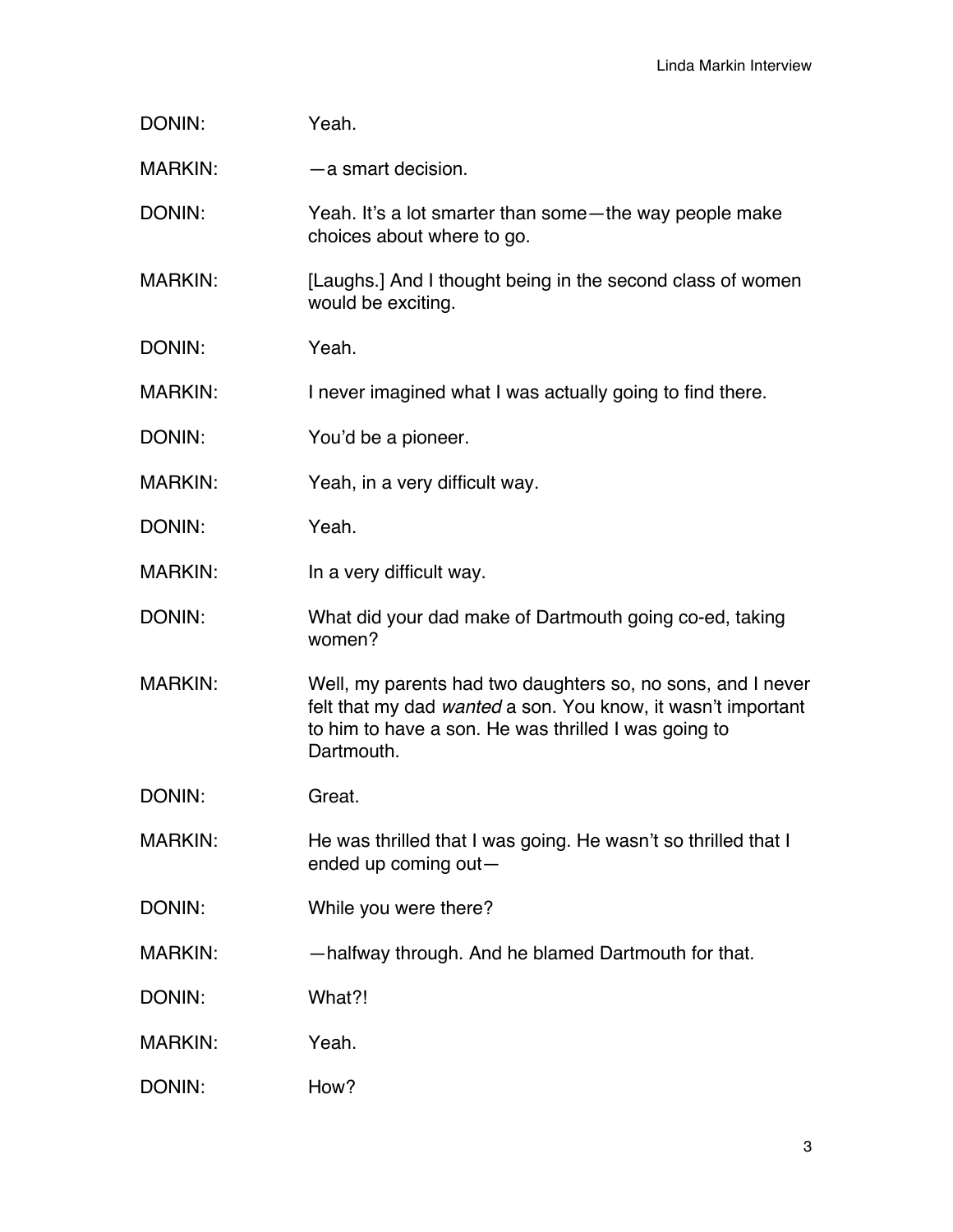MARKIN: Well, it was a very polarizing place. The men were very nasty.

DONIN: Oh, the men behaved so badly that you just decided—

- MARKIN: So badly.
- DONIN: veah. [Chuckles.]
- MARKIN: Yes.
- DONIN: That's really simplistic.
- MARKIN: It is very simplistic, yes, but not crazy.
- DONIN: No.
- MARKIN: I mean, it was the height of the women's rights movement. Much of feminism at that time *was* about rejection of men and patriarchy, and so there *was* some of that going on in my head as well. A woman without a man is like a fish without a bicycle!
- DONIN: But one can look at that as sort of pure survival in this sort of male-dominated world that you were in.
- MARKIN: Yes.
- DONIN: Led by the likes of Marysa Navarro. [Laughter.]
- MARKIN: Yeah! [Laughs.]
- DONIN: So let's back up.
- MARKIN: Yes.
- DONIN: So had you—you had visited there before you applied 'cause your dad was going back?
- MARKIN: A few times, yeah. It must have—yeah. I'm sure. You know, I don't remember any particular instances, but I think we must have been up for a reunion or a football game or something. And I love the campus. I'm a camper. I went to camp as a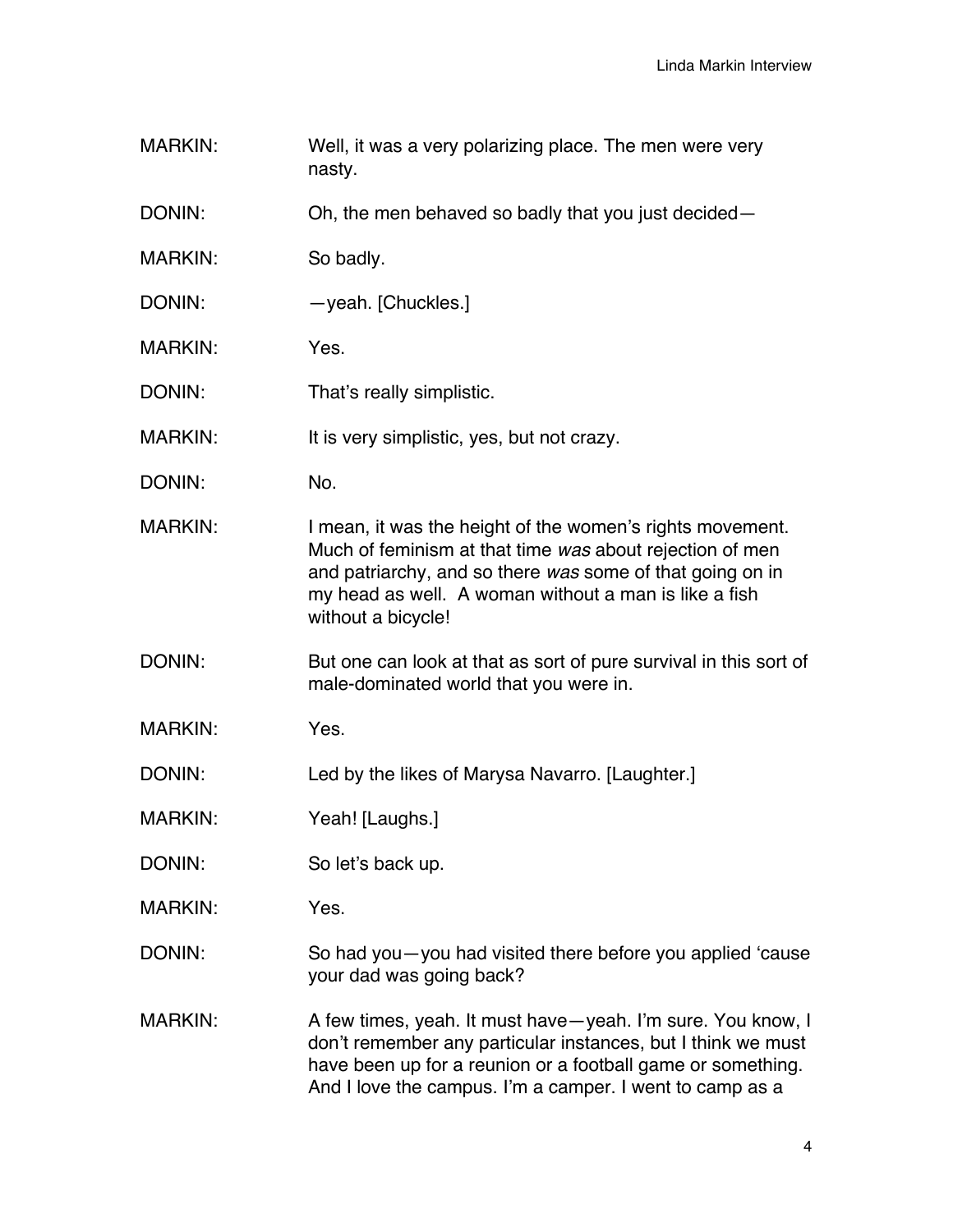kid, YWCA camp, so the mountains and the waterways outdoor activities were important to me.

- DONIN: That was good.
- MARKIN: So Middlebury and Dartmouth, either one— I could ski from either place.
- DONIN: Right, right. What about the rural location? I mean, I don't know where you grew—where'd you grow up?
- MARKIN: I grew up in a suburb of Rochester, New York.
- DONIN: Oh, yeah,
- MARKIN: It was called Brighton.
- DONIN: So you didn't find Dartmouth particularly remote, or it didn't bother you.
- MARKIN: It never occurred to me that it was remote. When I left Brighton, I had been driving for a couple of years, but my world was pretty small, so the fact that I lived in a very big city didn't really penetrate.
- DONIN: Right, right.
- MARKIN: I really lived in a small community framed by my school, my synagogue and my friendship circle. I didn't know much about the broader city.
- DONIN: Suburb. Right, right.
- DONIN: Did you know anybody else going to Dartmouth?
- MARKIN: I knew that there were people from my school who were there, but I did not know them personally. Brighton High School was not a small school. I think there were four or five hundred in my class, so—no, it was pretty big.
- DONIN: So what did you find when you arrived there? I mean, like, what dorm were you assigned to?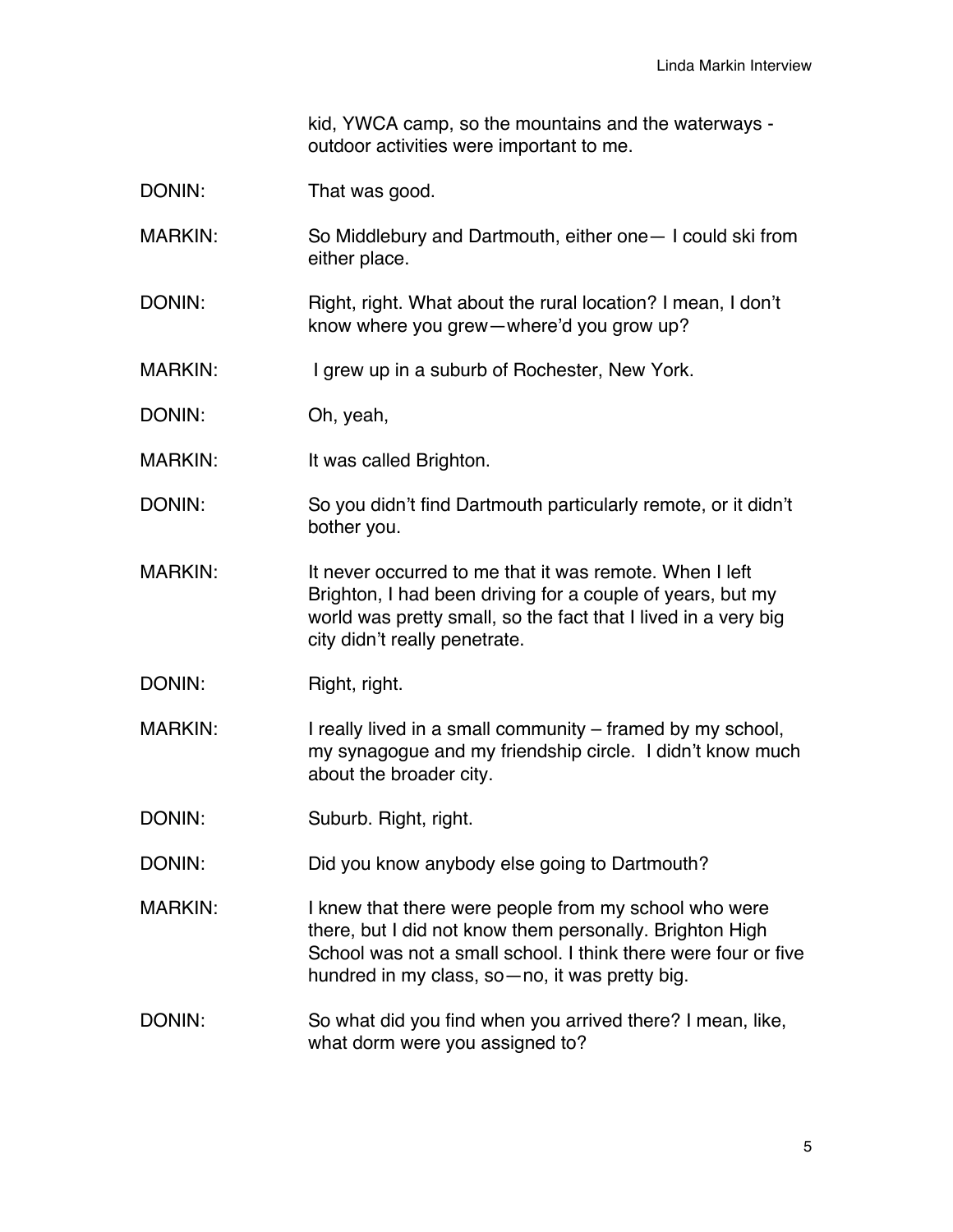| <b>MARKIN:</b> | Well, I'll tell you what I looked like when I arrived there. Once<br>I decided to go to Dartmouth, I put on green sneakers.                                                                                                                                       |
|----------------|-------------------------------------------------------------------------------------------------------------------------------------------------------------------------------------------------------------------------------------------------------------------|
| DONIN:         | [Chuckles.]                                                                                                                                                                                                                                                       |
| <b>MARKIN:</b> | I wore a green hat. You know, I was gung-ho. I was so-                                                                                                                                                                                                            |
| DONIN:         | Green blood. [Chuckles.]                                                                                                                                                                                                                                          |
| <b>MARKIN:</b> | -excited. I was just into it! Okay?                                                                                                                                                                                                                               |
| DONIN:         | Yeah.                                                                                                                                                                                                                                                             |
| <b>MARKIN:</b> | So I arrived on campus in time for the fall trip, in my green<br>sneakers and-rah, rah, Dartmouth. The dorm I was<br>assigned to was New Hampshire Hall, fourth floor, and I had<br>two other roommates. And you were asking what did I find<br>when I got there? |
| DONIN:         | Yeah, not literally, but, I mean, how was it when you got<br>there?                                                                                                                                                                                               |
| <b>MARKIN:</b> | Yes. Well, I thought New Hampshire Hall was great. I didn't<br>have any reason not to like the dorm, and I was fine with the<br>triple.                                                                                                                           |
| DONIN:         | At that point, was it floor by floor gender divided, or was it<br>just all mixed up?                                                                                                                                                                              |
| <b>MARKIN:</b> | It definitely was not all mixed up. I think there was a central<br>staircase and a wing-                                                                                                                                                                          |
| DONIN:         | Oh, I see.                                                                                                                                                                                                                                                        |
| <b>MARKIN:</b> | -on the fourth floor that was all women.                                                                                                                                                                                                                          |
| DONIN:         | Just women. Okay.                                                                                                                                                                                                                                                 |
| <b>MARKIN:</b> | And the other side might have been all men.                                                                                                                                                                                                                       |
| DONIN:         | Just men. Okay.                                                                                                                                                                                                                                                   |
| <b>MARKIN:</b> | I think that's what it was. It was, like, the end closest to the<br>Hop was all women, all floors down.                                                                                                                                                           |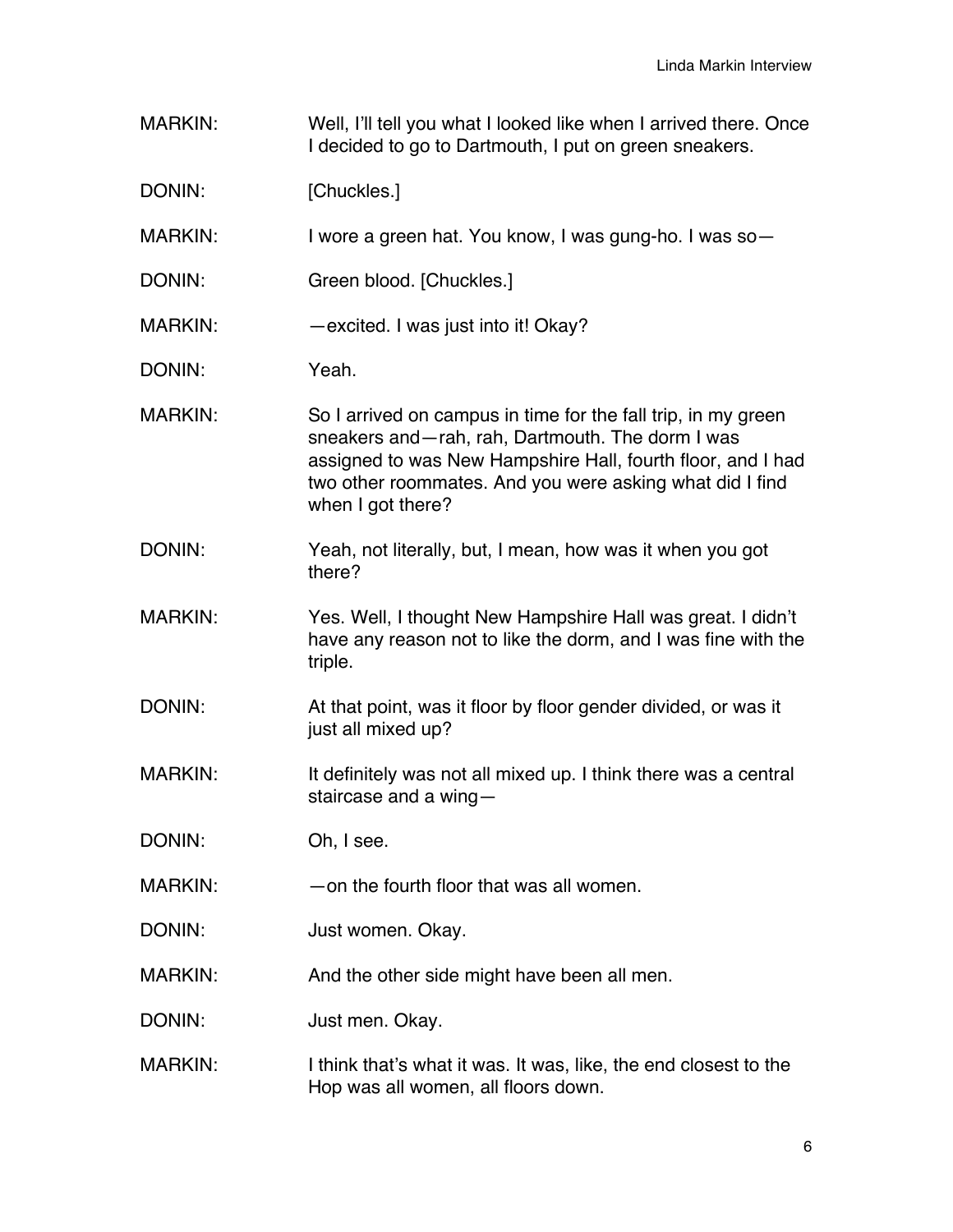| DONIN:         | I see.                                                                                                                                                                                                                                                                                                                                                                                                                                                                                     |
|----------------|--------------------------------------------------------------------------------------------------------------------------------------------------------------------------------------------------------------------------------------------------------------------------------------------------------------------------------------------------------------------------------------------------------------------------------------------------------------------------------------------|
| <b>MARKIN:</b> | And the other wing was all men.                                                                                                                                                                                                                                                                                                                                                                                                                                                            |
| DONIN:         | Right. Okay. And did the roommates work out?                                                                                                                                                                                                                                                                                                                                                                                                                                               |
| <b>MARKIN:</b> | One of them is still one of my closest friends.                                                                                                                                                                                                                                                                                                                                                                                                                                            |
| DONIN:         | Great.                                                                                                                                                                                                                                                                                                                                                                                                                                                                                     |
| <b>MARKIN:</b> | The other one, we picked on, and I feel badly to this day<br>about-but we had a nice interaction at a reunion recently,<br>and I think she's forgiven me. [Laughter.]                                                                                                                                                                                                                                                                                                                      |
| DONIN:         | And did you feel prepared academically? Were the<br>academics okay?                                                                                                                                                                                                                                                                                                                                                                                                                        |
| <b>MARKIN:</b> | Yes. Yes. I was not valedictorian, salutatorian level at<br>Brighton, but I was probably in the top 5 percent of the class,<br>and it was a good school. I took AP classes, and I worked in<br>high school. I wasn't so bright that I could just appear in the<br>class and do great. So I studied and worked, but not that<br>hard. I didn't have the best skills because I didn't need to<br>have them, and I wasn't motivated to be an $A^+$ student. A's<br>and B's were fine with me. |
| DONIN:         | Right, right.                                                                                                                                                                                                                                                                                                                                                                                                                                                                              |
| <b>MARKIN:</b> | When I arrived at Dartmouth, I was amazed to meet so many<br>high-powered, really intelligent people, people that really<br>blew my socks off. And I knew that I was not gonna be in the<br>top 5 percent, but I was pretty sure that I could be in the top<br>quarter. And I think I did do that. You know, there's the<br>summa, the magna $-$                                                                                                                                           |
| DONIN:         | Magna, summa and there's another one.                                                                                                                                                                                                                                                                                                                                                                                                                                                      |
| <b>MARKIN:</b> | The third one - I was at the third level at Dartmouth. And<br>that's with not always motivating—you know, not doing my<br>best work.                                                                                                                                                                                                                                                                                                                                                       |
|                | In fact, I'd like to tell you a story about Marysa Navarro, since<br>you've talked with her. I took a class from her, and I took it                                                                                                                                                                                                                                                                                                                                                        |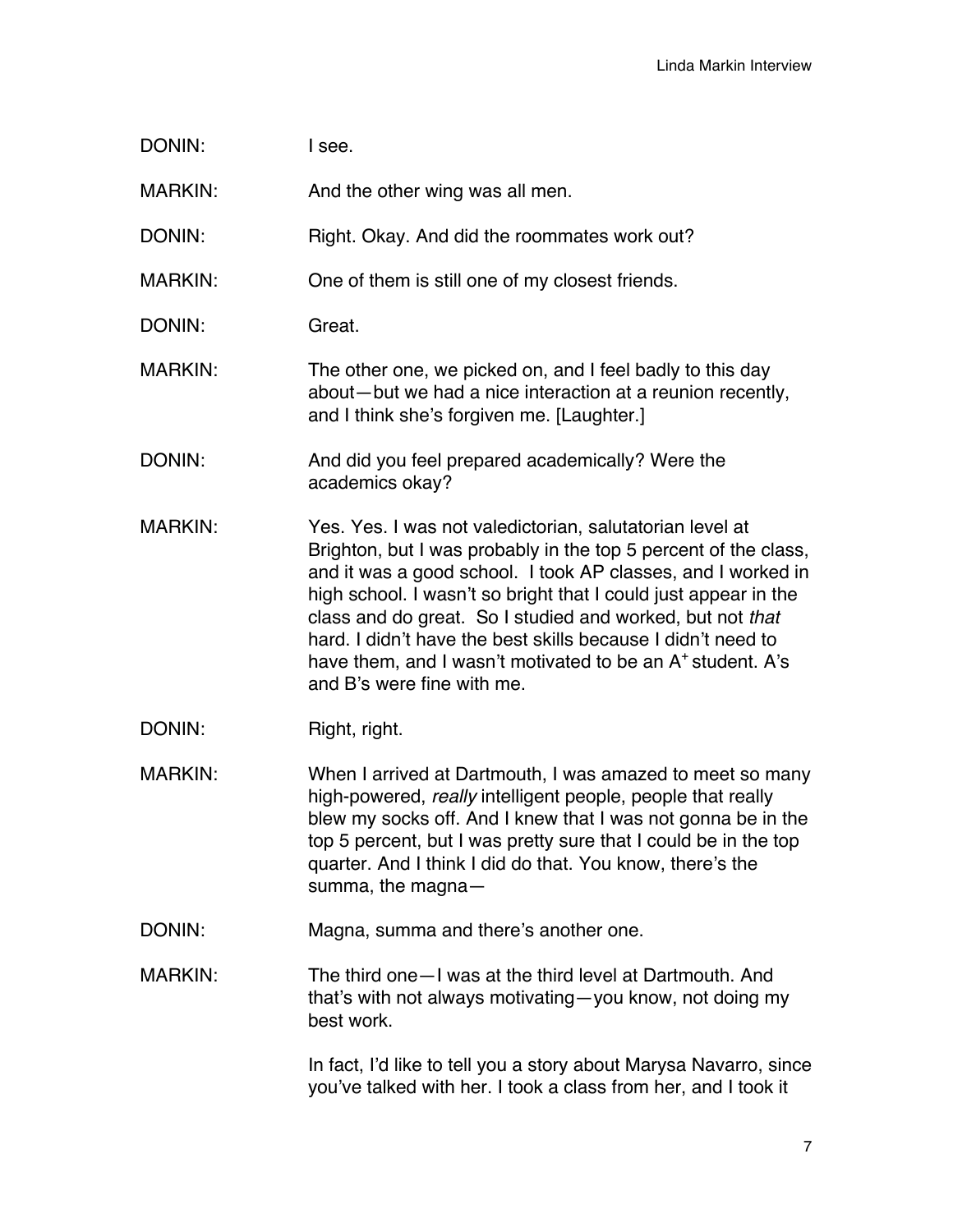because of who she was, not so much that I was interested in the course work. In fact, I don't remember what the course was now. And in the class I just wasn't that excited about the material, and a paper was due. I wrote a paper, and I turned it in, and she gave me a D.

- DONIN: Ooh!
- MARKIN: I'd never, ever received a D from anybody before. And I went in to talk to her and cried, not because—you know, I wasn't one of those kids who thought, *Oh, God, I can't have a D on my report card*. I knew that I had disappointed her. That's what was killing me. And I asked to do it over again. And she said, "Well, you know, the top—you're not gonna get an A, no matter what, but, yes, you can do it over." And I still wasn't that motivated by the class or the coursework, but I did push myself to do a better job, I think I came away with a B<sup>-</sup> and felt like that was okay.
- DONIN: Yeah. Yeah.
- MARKIN: [Laughs.] But that The teachers that I remember in my life are the ones that didn't let me get away with stuff.
- DONIN: Right. Challenged you.
- MARKIN: And she was one of those.
- DONIN: Yeah. So in general, how was the classroom experience? I mean, did you sense ever that there were professors who were still having issues with women being in the classes? I mean, mind you, you got there, what, a year after—
- MARKIN: Yes.
- DONIN: You were the second class.
- MARKIN: Second class.
- DONIN: So did you experience any sort of hostility?
- MARKIN: Not from faculty. No, I didn't. I don't remember a lot from my freshman and sophomore years. By the time I got towards the end of my sophomore year, I had found the philosophy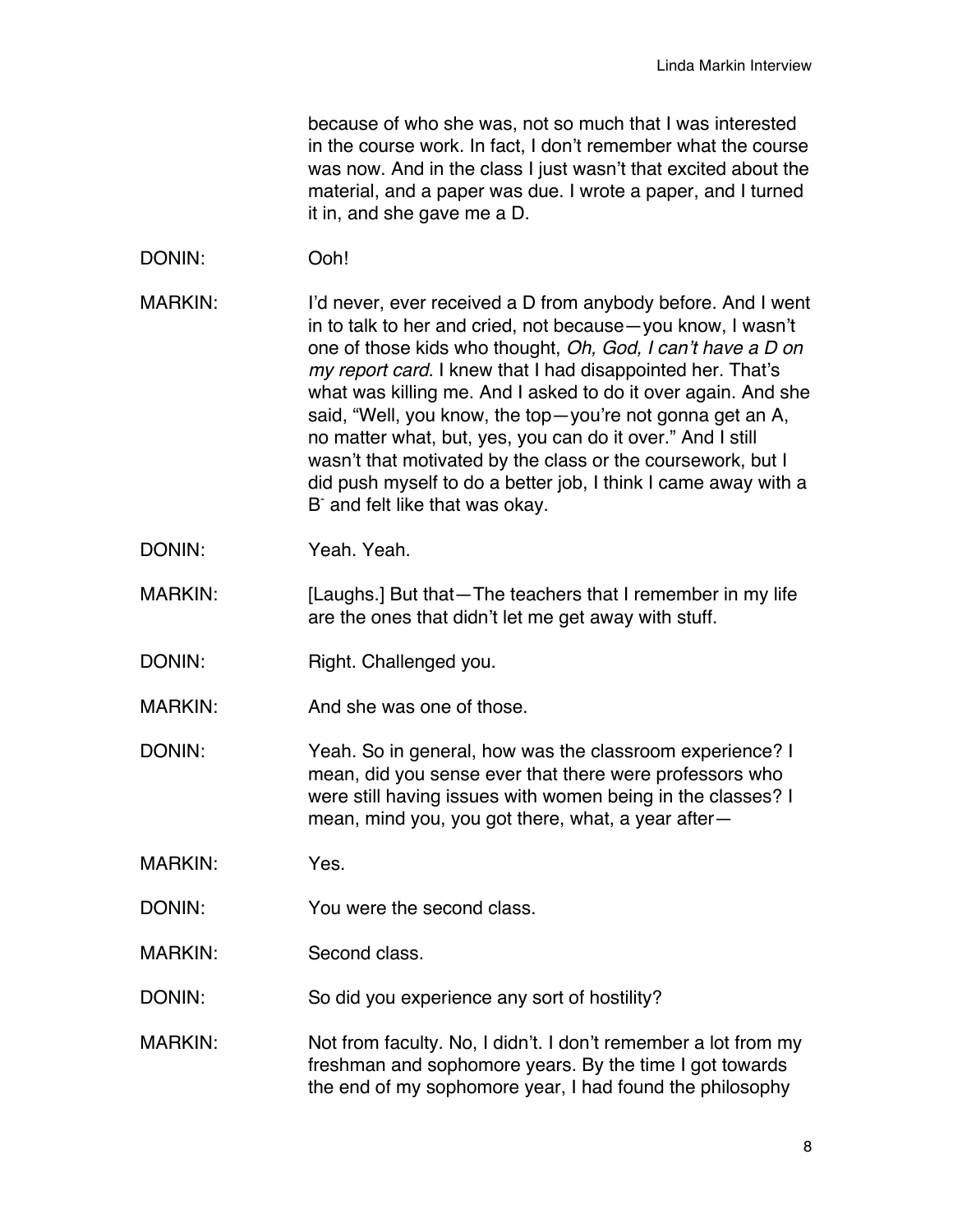department, philosophy and sociology departments, and the women faculty. And so I did a lot of work with Victor Menza in philosophy. Have you heard his name?

## DONIN: Nn-nn.

- MARKIN: He's no longer there. And there's an interesting story that might be worth your looking into about him being tossed out of the college. Actually, I think there was an attempt to commit him for mental illness, and I don't think that was going on at all. But he was an outrageous teacher, and I took every class I could with him. He challenged all my most closely held beliefs and made me really think.
- DONIN: Oh, great.
- MARKIN: I also worked with—oh, gee! I'll remember the names. They'll come to me. Sheryl Denbo in the sociology department, no longer there. And there's a woman whose name is escaping me right now, but she's a dean at Hampshire College now, and she did huge work in [the] reproductive rights movement.
- DONIN: At Hampshire.
- MARKIN: Yeah. It'll come to me.
- DONIN: It'll come to you.
- MARKIN: It'll come to me.
- DONIN: We can fill those in. It'll come to you at three o'clock in the morning.
- MARKIN: [Chuckles.] Yes. I actually looked her up recently and put her address in my book, so—Marlene, Marlene Fried, Marlene Gerber Fried—
- DONIN: Oh, cool. Great.
- MARKIN: — who was really brilliant and such a strong feminist. So I just—I gravitated to the teachers who were there for me, and I didn't have bad experiences with faculty.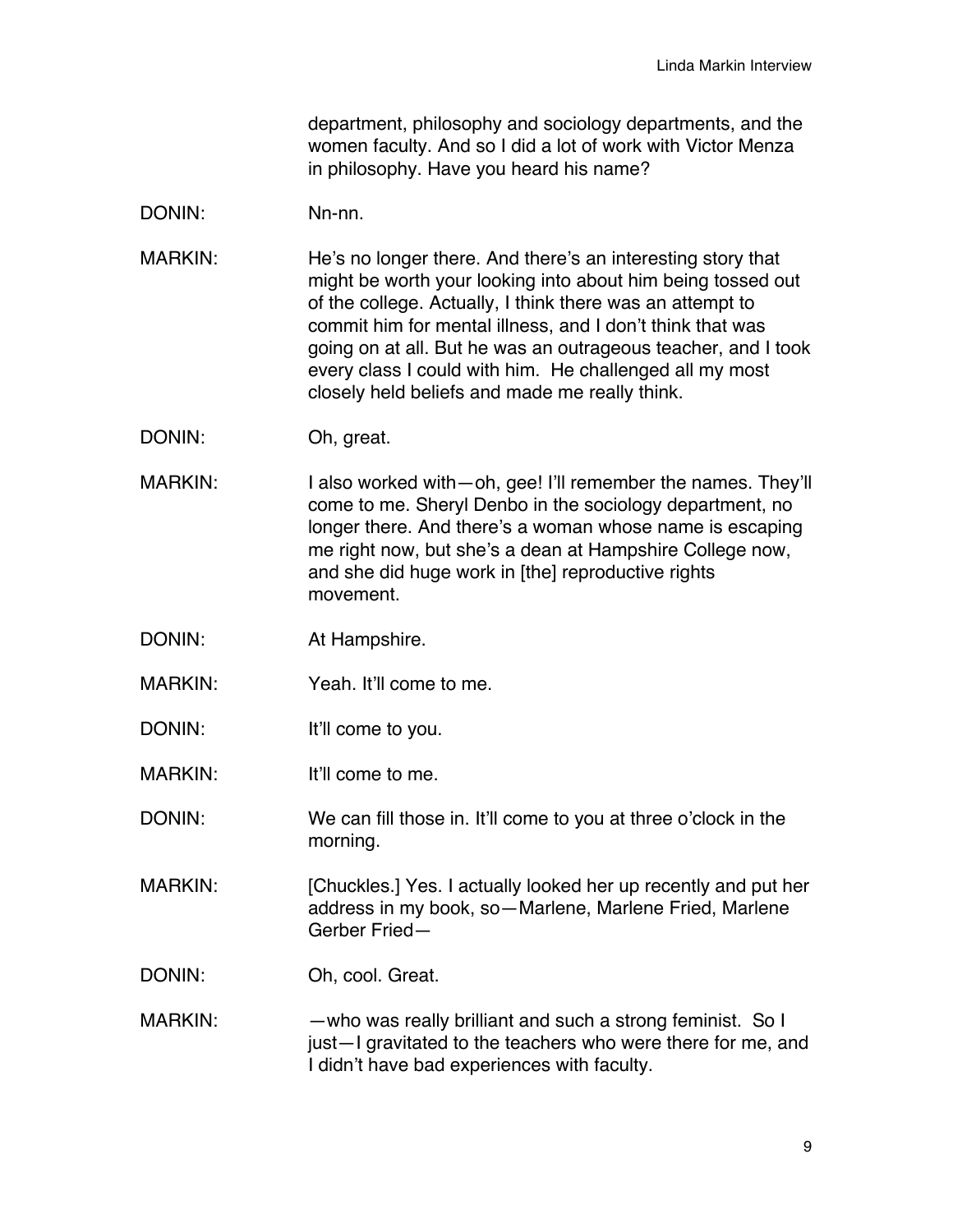- DONIN: When you say they were there for you, was that in more of a sense than just being a—were they mentoring you as well as teaching you? I mean, did you—
- MARKIN: Yes, I felt that they were friends. I don't know that they were mentoring per se, but we were conversing. You know, we had conversations about the classwork but beyond that, too, about the world and what was happening. They were people I just really respected and appreciated.
- DONIN: Well, I should think that women undergrads during those early years needed all the support they could get.
- MARKIN: Yes, that's true.
- DONIN: In that sea of men.
- MARKIN: Yes.
- DONIN: Not all of them welcoming, to be sure.
- MARKIN: Yes.
- DONIN: So let's talk about that. Did you experience, yourself, personally any sort of aggressive or unfriendly behavior from the students, the male students?
- MARKIN: It was all around me all the time. I did my best to remove myself from the situations where that might happen. By sophomore year, I was living off campus.
- DONIN: Really! Your second year.
- MARKIN: Second year, yeah. As soon as I could. I wanted out of the dorm situation. And I interacted with very few people at Dartmouth.
- DONIN: Had you found already freshman year a group of women that you could live with, that you went off campus with?
- MARKIN: No. Actually, at that time what happened—well, I was involved with a guy, and I took my roommate with me, Jan, who had been my freshman roommate—I didn't really want to live with him if she didn't come along, too. [Pause] If I'd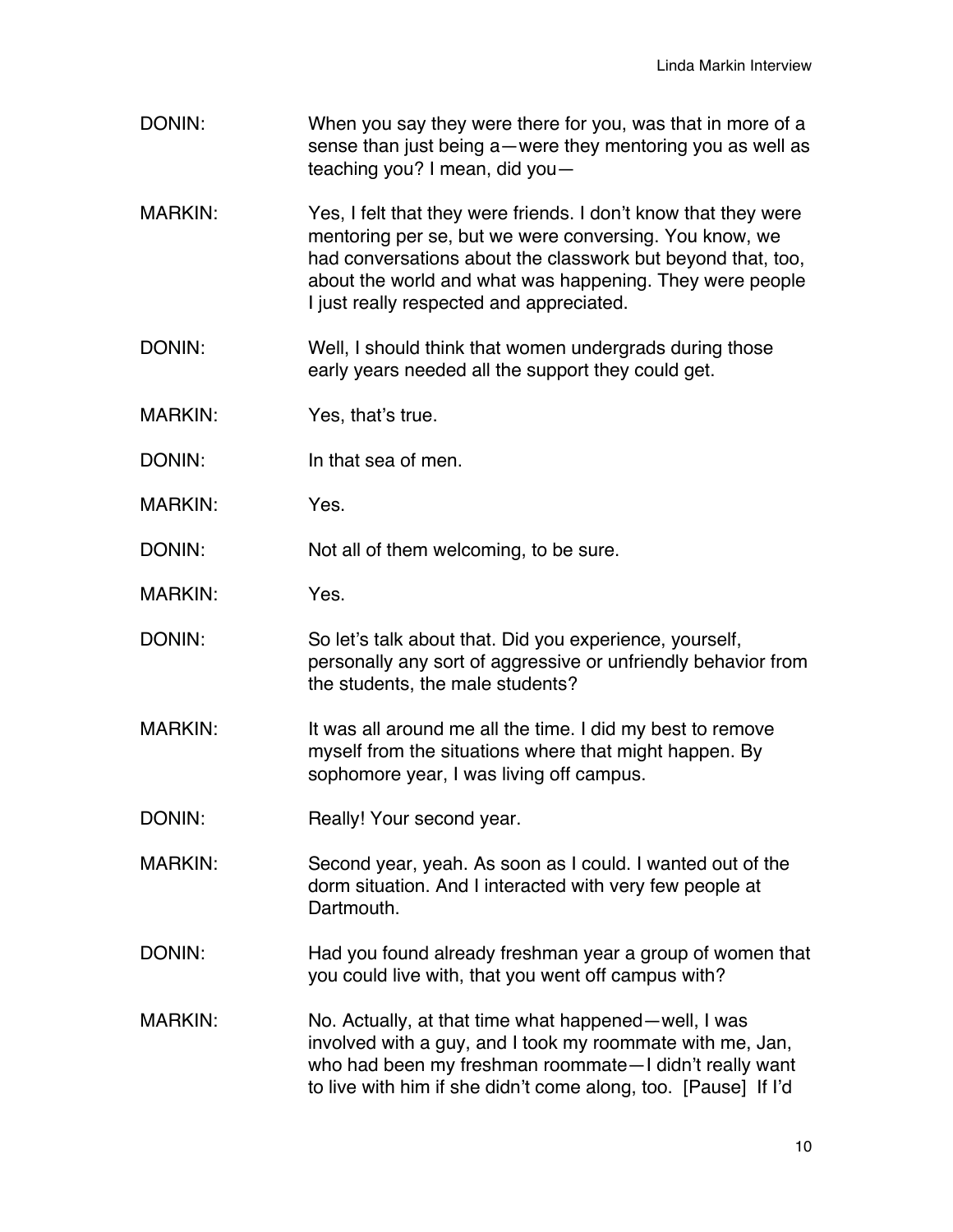been paying attention, there was a lot I might have learned there, but—[Laughs.] I didn't put it all together at the time. So the three of us lived together off campus sophomore year. And that year, I think I met more women that I was interested in being friendly with. One of my close friends from freshman year, though, was Susan Dentzer—

DONIN: Oh, Susan!

MARKIN: — who lived in New Hampshire Hall on the second or third floor. Can't remember which. But one of 'em.

DONIN: Oh, that's great.

MARKIN: And she's one of those that—you know, I just said, *Oh, wow!*  She—I mean, that intelligence just blew my socks off.

DONIN: So how would you describe who your community was ultimately that first year, when you were living on campus? How did you find them? Was it through classes or—

- MARKIN: Mostly it was the dorm.
- DONIN: Dorm stuff?
- MARKIN: Yeah, mostly it was dorm mates. Susan and I became good friends. She took me home over one holiday freshman year, made me a dress. [Laughs.]
- DONIN: Amazing! That's great.

MARKIN: Yeah, because I wasn't into dresses.

DONIN: Yeah.

- MARKIN: And I didn't have anything for the party that she was putting on.
- DONIN: [Laughs.]

MARKIN: And so she said, "I'll make you one."

DONIN: Multi-talented.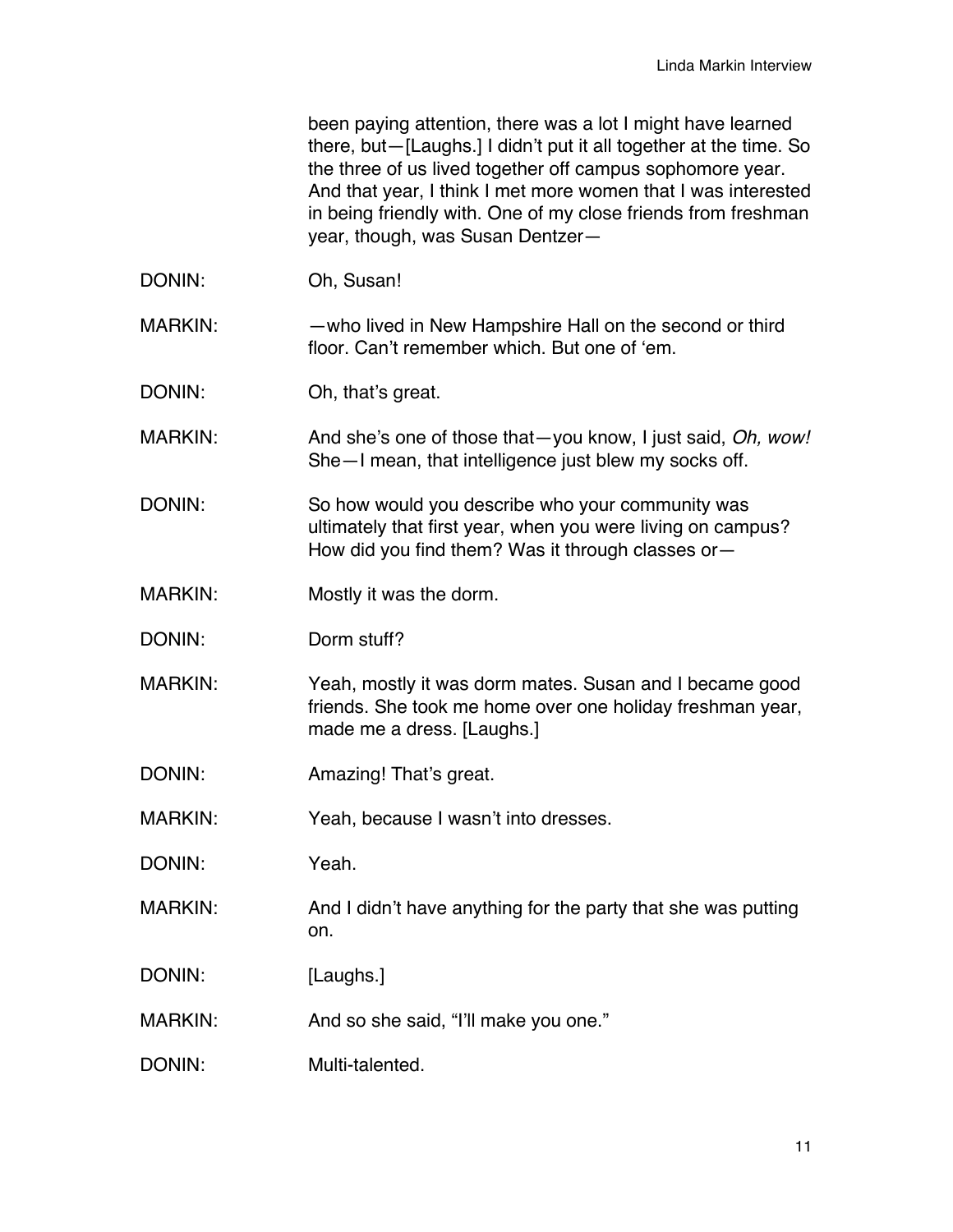| <b>MARKIN:</b> | And she did.                                                                                                                                                                                                                                                                                                                                                                                                                           |
|----------------|----------------------------------------------------------------------------------------------------------------------------------------------------------------------------------------------------------------------------------------------------------------------------------------------------------------------------------------------------------------------------------------------------------------------------------------|
| DONIN:         | [Laughter.] Good for her.                                                                                                                                                                                                                                                                                                                                                                                                              |
| <b>MARKIN:</b> | Yeah. That was amazing.                                                                                                                                                                                                                                                                                                                                                                                                                |
| DONIN:         | Now, were you involved in sort of extracurriculars? I mean,<br>were you athletic or musical? Wha'd you do outside of the<br>classroom?                                                                                                                                                                                                                                                                                                 |
| <b>MARKIN:</b> | I was athletic, but I did not participate in sports. I'm five foot<br>one and not very fast. I'm coordinated, but I was never<br>capable, even at a high school level, of playing anything<br>other than intramural sport. So what did I do? Well, I did<br>study quite a bit, but I hiked, I skied. I fulfilled my swimming<br>requirement and I remember taking a karate class. Came<br>away from that with black and blue forearms. |
| DONIN:         | So you really embraced the outdoors.                                                                                                                                                                                                                                                                                                                                                                                                   |
| <b>MARKIN:</b> | Yeah.                                                                                                                                                                                                                                                                                                                                                                                                                                  |
| DONIN:         | Did you join the Outing Club or anything like that?                                                                                                                                                                                                                                                                                                                                                                                    |
| <b>MARKIN:</b> | No clubs. Like I say, I removed myself from as much of<br>Dartmouth as I could.                                                                                                                                                                                                                                                                                                                                                        |
| DONIN:         | Why?                                                                                                                                                                                                                                                                                                                                                                                                                                   |
| <b>MARKIN:</b> | 'Cause it felt dangerous and unwelcoming. Maybe if I had<br>been braver, I would have ventured into things, but I saw an<br>environment that was not welcoming and said, How can I<br>survive here? And what do I need to be happy? I had a core<br>group of friends, and the schoolwork and the great outdoors,<br>and that was enough.                                                                                               |
| DONIN:         | You're not the first who's said the way—this was a guy,<br>actually, a Native American guy. He said, "The way I<br>survived was basically, after my first freshman term, I never<br>went back to campus except to go to class."                                                                                                                                                                                                        |
| <b>MARKIN:</b> | Uh-huh.                                                                                                                                                                                                                                                                                                                                                                                                                                |
| DONIN:         | That's very sad.                                                                                                                                                                                                                                                                                                                                                                                                                       |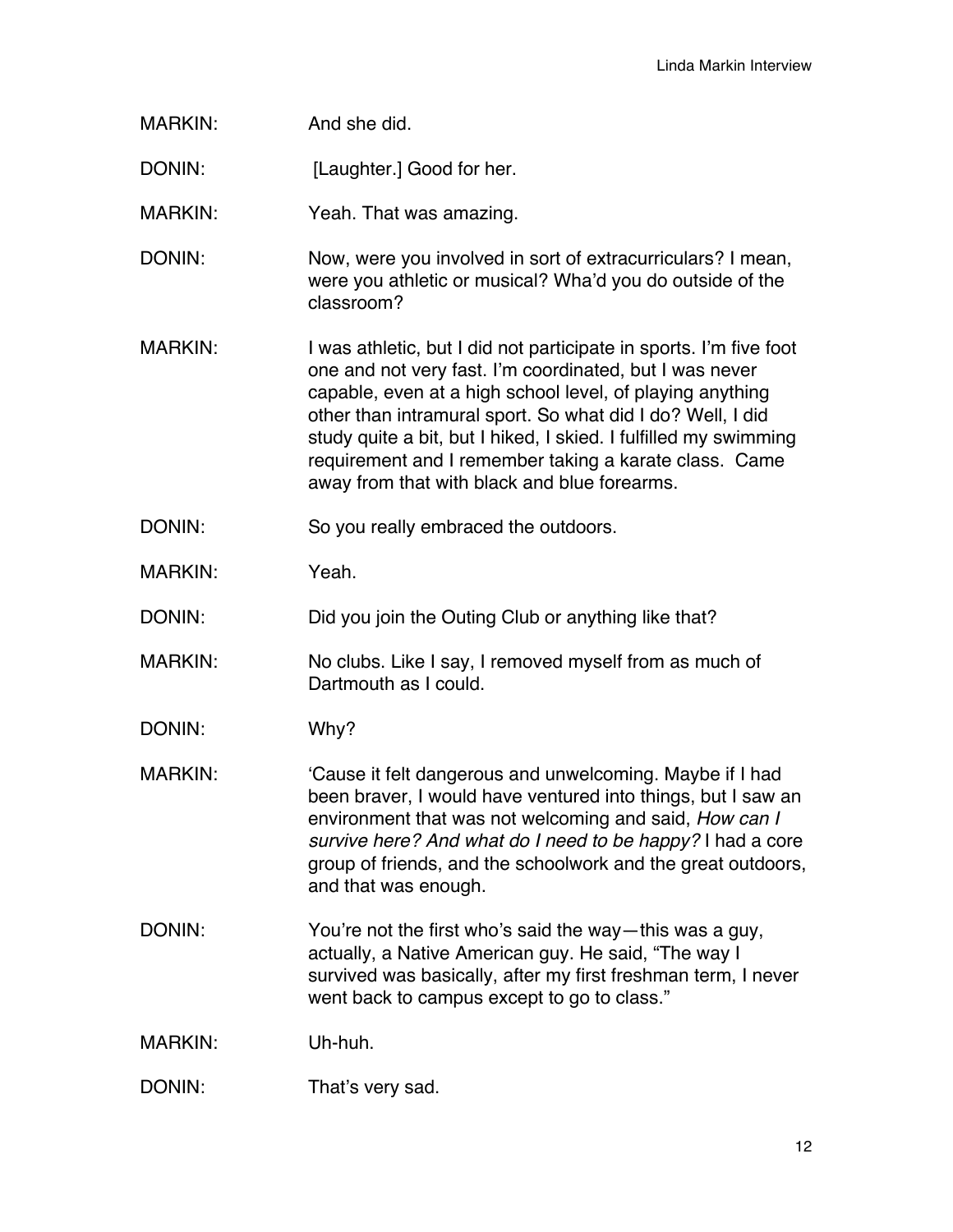MARKIN: Yeah. In a lot of ways, it's very sad.

- DONIN: So you were able to find a community, though, that supported you.
- MARKIN: A small group of people, and it grew over the four years that I was there, and I still have a group of four or five friends that—we would go anywhere to be— and we have— to be together and to take care of each other.
- DONIN: So there was no temptation to do any of the sort of traditional social stuff on campus.
- MARKIN: You know, I wasn't a big joiner in high school, either. I participated in a few activities. I was on the student council government, but I didn't play organized sports in high school. I did do intramural sports there. And I remember throwing a ball with a friend on the Green at Dartmouth. So I just—we just kind of were friends and spent time together. And, of course, there was a lot of talking, a lot of conversation with people that took up a lot of time. And once I was living off campus, there was shopping for groceries and making a life happen, taking care of ourselves and the politics of living in a— We lived, at some point, I think for at least two or three terms, at 64 Lebanon Street.
- DONIN: Oh, yes.

MARKIN: We used to call it 64 Lesbian Street. [Laughter.]

- DONIN: I know exactly where —
- MARKIN: You know where that is.
- DONIN: Yes, yes.
- MARKIN: Yes, and I think there were four or five women living there at the time, so there was negotiating who had what space in the refrigerator, whether we were gonna cook together or not and who was going to clean and all those kinds of things to work out.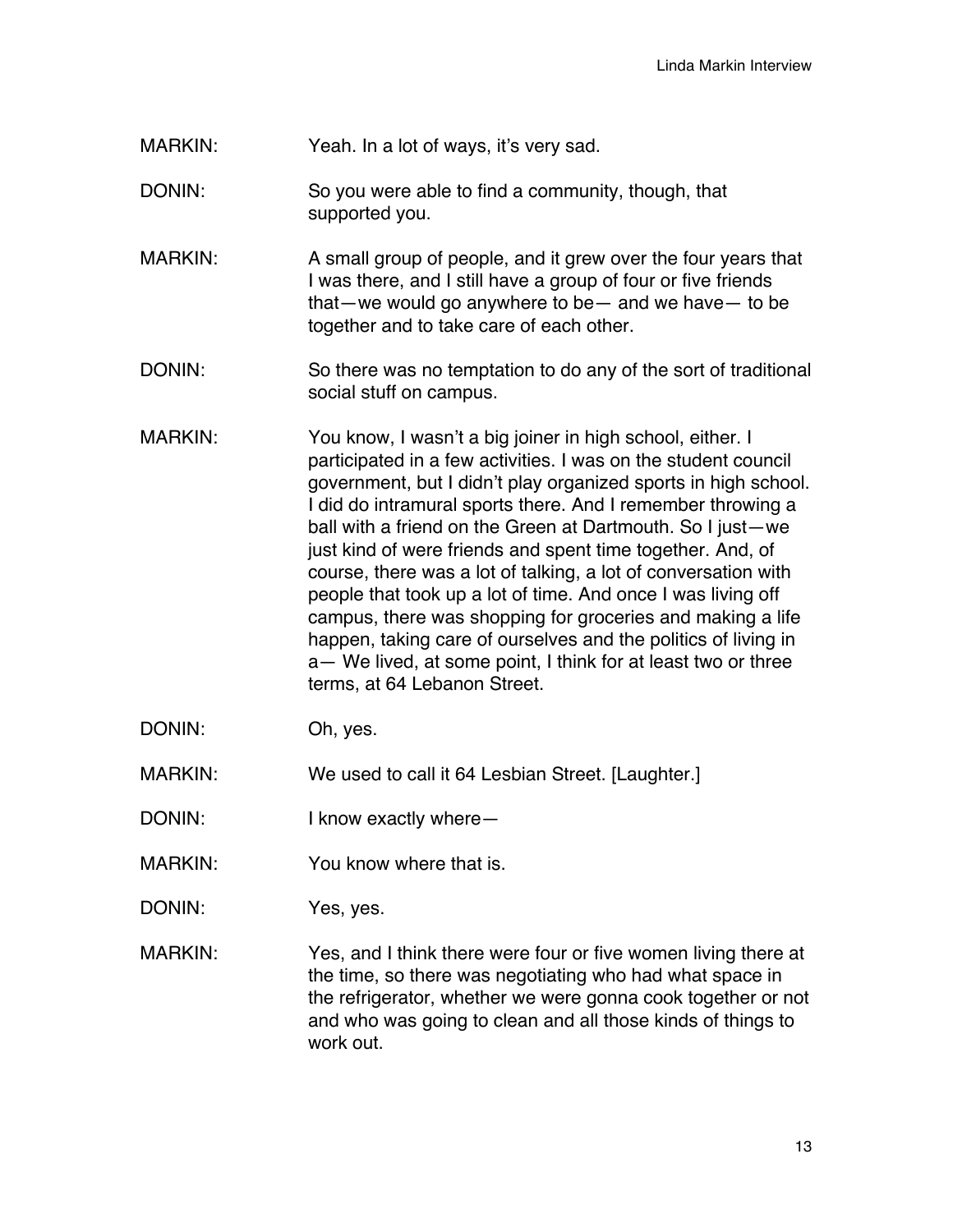- DONIN: And this self-discovery you were going through in terms of your sexuality—you found support for that among your group of friends.
- MARKIN: Well, that's an interesting story, too. It's hard for—the chronology isn't totally there for me any longer, but selfdiscovery was for me a combination of things – some parts intellectual other parts emotional and physical. There was the coursework that I was studying. With Victor I was focusing on Marx and Freud, and so there was a lot of politics, psychology and sexuality, a central idea in Freud. With Marlene and with Sheryl in sociology, I was reading about feminism and about the civil rights movement. There was my own burgeoning sexual awareness, a few experiences with men that were—that I did not feel good about. Nothing that approached rape, for *me*, but just that didn't make me feel good about myself. And some strong attractions – emotional and physical to women. You know, it's still hard for me to really pinpoint what was key, what part of it was my nature, what part was the era, and what part of it was just being young. It's very hard to tease apart.

And so there was all that happening, and I believe it was my junior year—and I'd love to know who it was—who brought Maya Angelou, Adrienne Rich and Mary Daly to Dartmouth to speak.

- DONIN: Wow.
- MARKIN: And that was really key for me, because I was thinking about— *Why am I so attracted to this woman?* And then I had Adrienne Rich talking about lesbian feminism and Mary Daly talking about separatism right on campus. And so for me, it was really a combination of physical, personal changes and the intellectual and political coming together at the same time. So, you know, in some ways, I think my father was right. [Laughs.]
- DONIN: Well, I mean, it's not just Dartmouth, though.
- MARKIN: No, it could have happened anywhere. It could have happened anywhere, and it probably would have happened anywhere.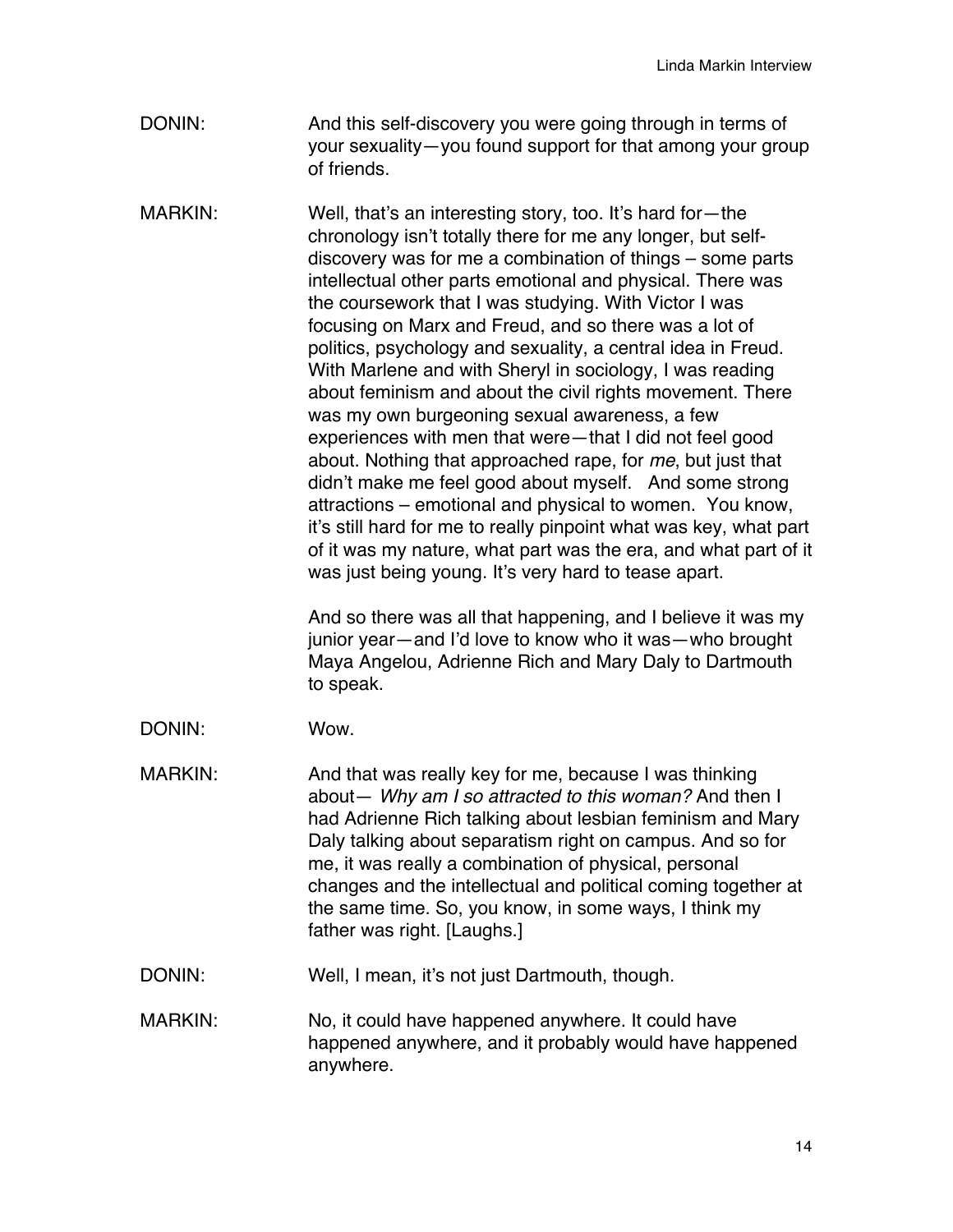DONIN: Right. Well, of course.

MARKIN: Yes.

DONIN: It was bound to happen.

MARKIN: It was bound-yes.

DONIN: And there was probably some extra—some of these outside sources that you were exposed to helped you on your—

MARKIN: On my journey.

DONIN: — — journey of discovering this.

- MARKIN: Yes. I have a friend who is a year older than me, I believe, who went to Middlebury and came out as a lesbian ten or twelve years after she left Middlebury. She married her best friend from the college and had a couple of kids.
- DONIN: Oh, yeah. Lots of those stories around.
- MARKIN: And struggled with, *This doesn't feel right*.
- DONIN: Well, it's like John Crane.
- MARKIN: Right. But I had a conversation with her once about, "What would my life—would my life have looked more like yours if I'd gone to Middlebury?"
- DONIN: [Chuckles.] Ooh.
- MARKIN: You see what—
- DONIN: Wha'd she think?
- MARKIN: She never expressed an opinion about it one way or the other. But I think it might have. With less of the gender conflict.
- DONIN: Well, there were some pretty powerful women at Dartmouth at that time.
- MARKIN: Yes.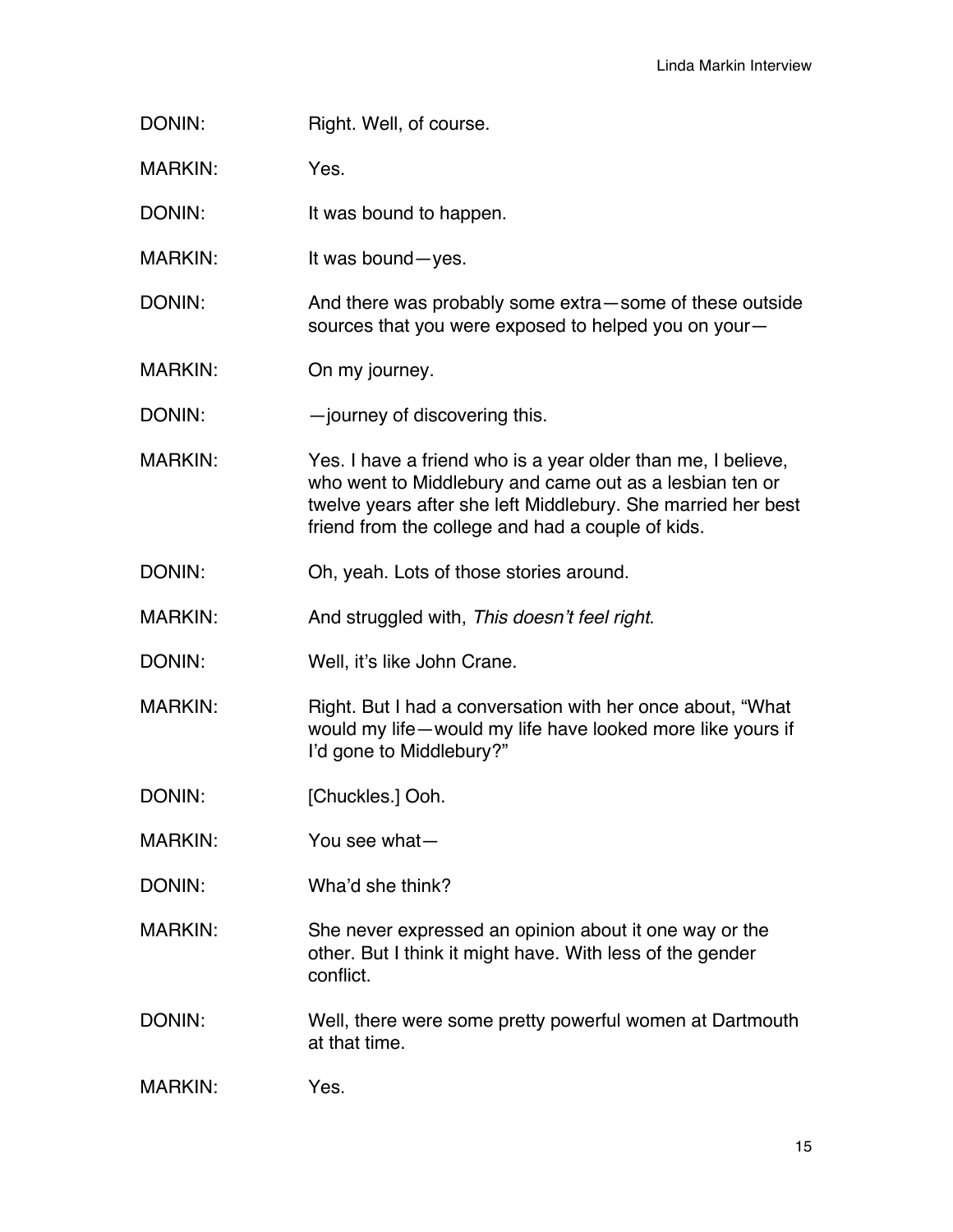- DONIN: And there was, I think, a group that Marysa was talking about called the Women's Caucus, you know?
- MARKIN: Mm-hm.
- DONIN: The women faculty were beginning, of course, to try-well, there were all sorts of efforts to not only increase their pay scales and also to increase the curricular offerings—
- MARKIN: Mm-hm.
- DONIN: I mean, that was the beginning of women's studies. I don't think that that actually got off the ground until about 1977 or '78, when you graduated.
- MARKIN: Yes.
- DONIN: But there was an amazing group of-
- MARKIN: There certainly was.
- DONIN: Brenda Silver.
- MARKIN: Brenda Silver.
- DONIN: Marysa, Mary Kelley.
- MARKIN: Yeah.
- DONIN: There was a whole—
- MARKIN: And the two that I-
- DONIN: And the two women that you-
- MARKIN: Yes. I don't think Sheryl stayed much longer after I did, but I think Marlene was there for a few more years.
- DONIN: Yeah, it was a fertile group of women there in terms of launching a lot more academic—
- MARKIN: Yes.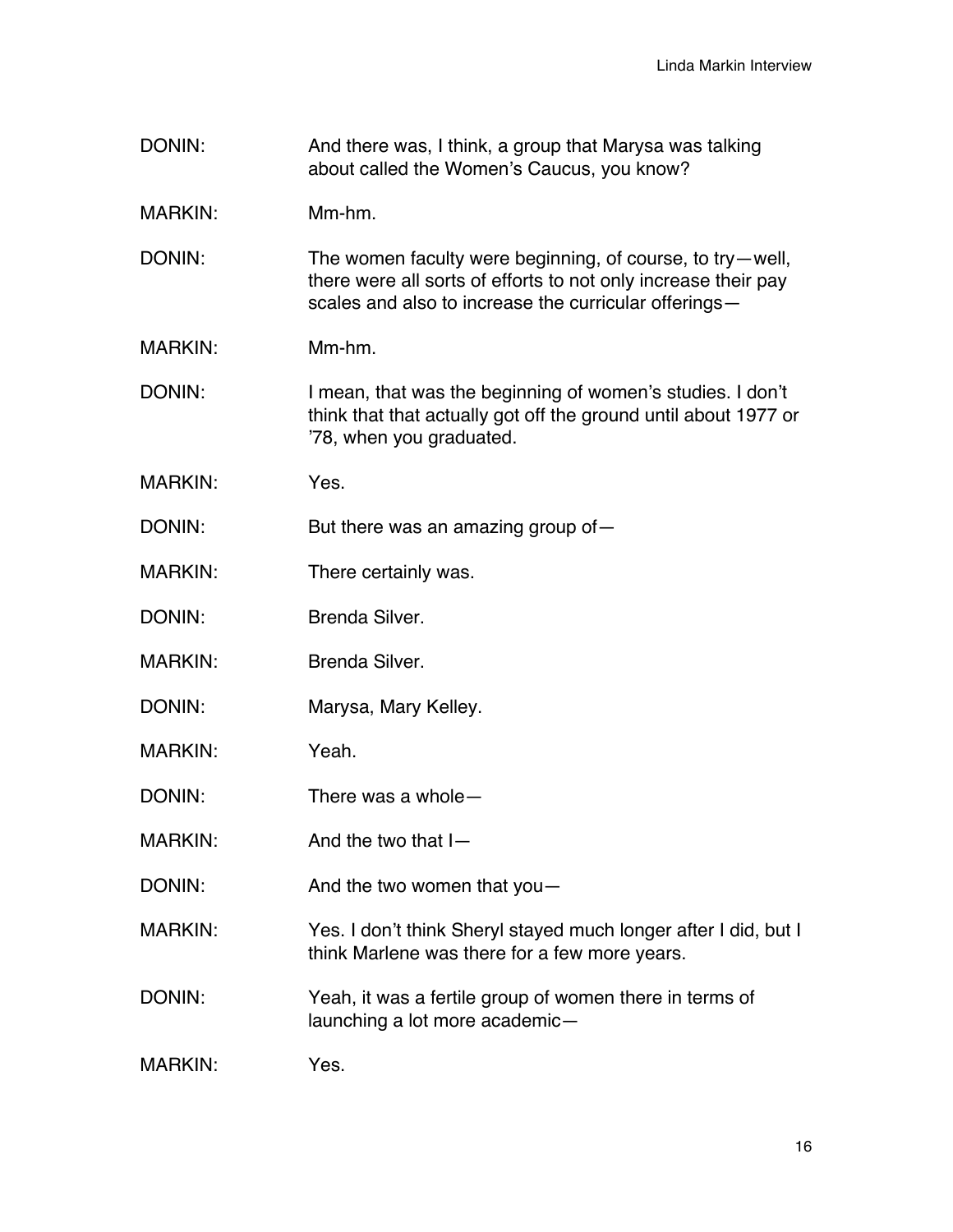- DONIN: — as well as social support for the faculty and for the whole female population there.
- MARKIN: Yes.
- DONIN: So it's no surprise. It was—
- MARKIN: Yeah.
- DONIN: So maybe your father was right.
- MARKIN: [Laughs.]
- DONIN: We've come full circle. [Laughs.]
- MARKIN: Yes. [Laughter.]
- DONIN: That's great.

So what did you see going on around you in terms of your female classmates, how they were managing this supermasculine atmosphere at the college? I mean, did a lot of them leave campus like you, or did they have other ways of escaping or dealing with it?

- MARKIN: Well, my friend Susan was seeing a fraternity brother, so she was engaged in—
- DONIN: She was right in the middle of it.
- MARKIN: She was right in the middle of it, and she's one that-you know, I don't want to tell her story, but I *heard* stories *from* her that just horrified me—shocked me, horrified me and did not make me want to go anywhere near fraternities. I never set foot in one except once, to rescue another friend who said, "I've had too much to drink, and this guy will not get off me, and I need some help." I was living on Lebanon Street and we had a phone there. I happened to be home that night when she called and as I ran out I grabbed a kitchen knife.

DONIN: Is that right?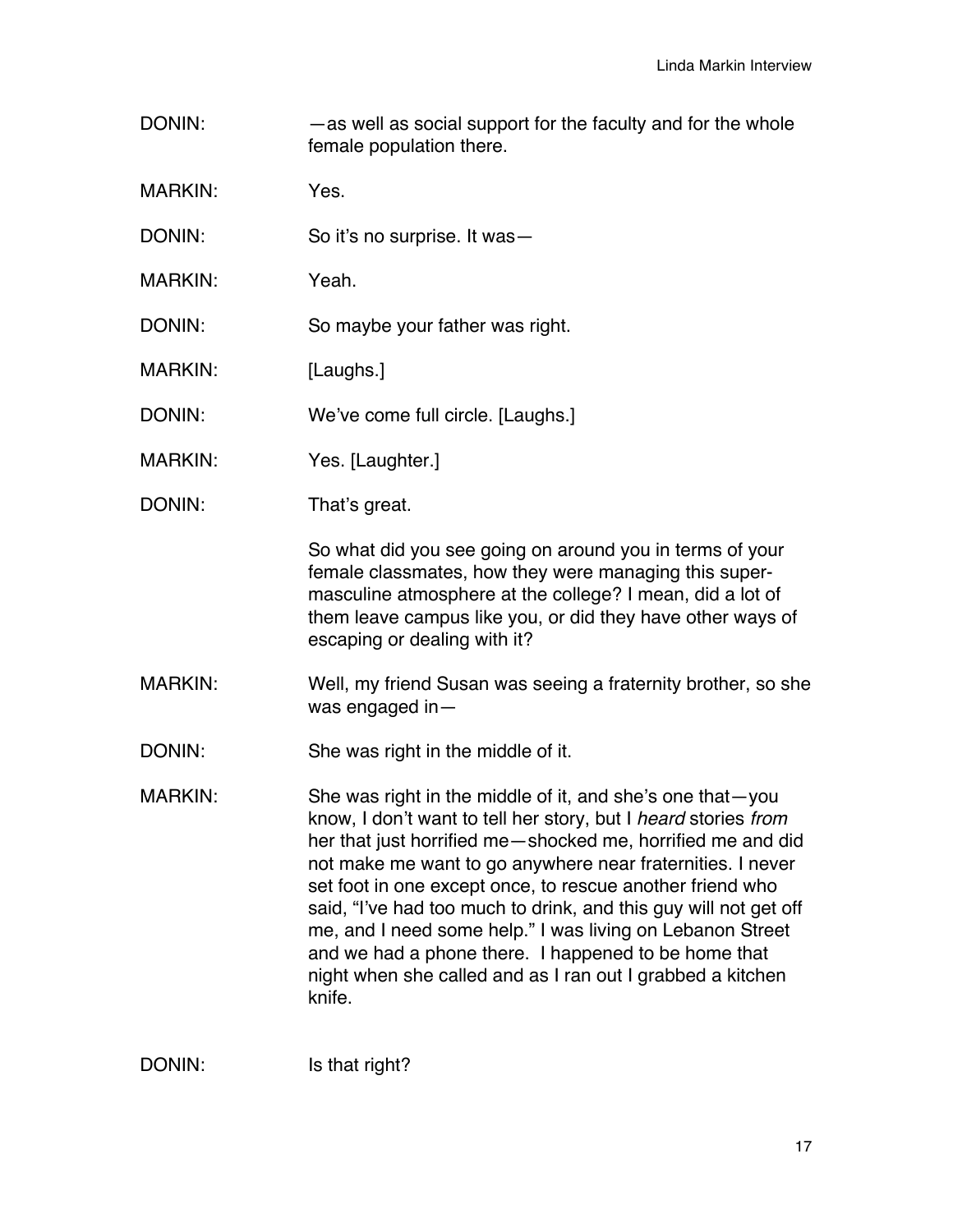- MARKIN: Yup. And I still had that—I mean, I was little compared to this big man.
- DONIN: Yes.
- MARKIN: And I really had to bully him and threaten to use the knife to get him to release her.
- DONIN: Unbelievable.
- MARKIN: Yeah.
- DONIN: Well, there are unfortunately too many of those stories from those days,—
- MARKIN: Yes. Yes.
- DONIN: —you know, women feeling that if they didn't engage *there* in those basements, there were no alternatives.
- MARKIN: Yes, there were no alternatives, so I made my own, you know, in a living room at 64 Lebanon Street. And I lived—I lived even much further out later on: Enfield, Canaan area. Yeah.
- DONIN: Wow, that's really distancing yourself.
- MARKIN: It was, yep.
- DONIN: So you really were totally removed—I mean, you've said this already—totally removed from the—I mean, other than attending classes, you were gone.
- MARKIN: Mostly I was gone.
- DONIN: If you weren't in the library, I suppose.
- MARKIN: And I spent a lot of time in Stanford Library, one of my favorite places.
- DONIN: Sanborn.
- MARKIN: Sorry, Sanborn, yes, Sanborn Library. [Laughs.] And I worked there, too.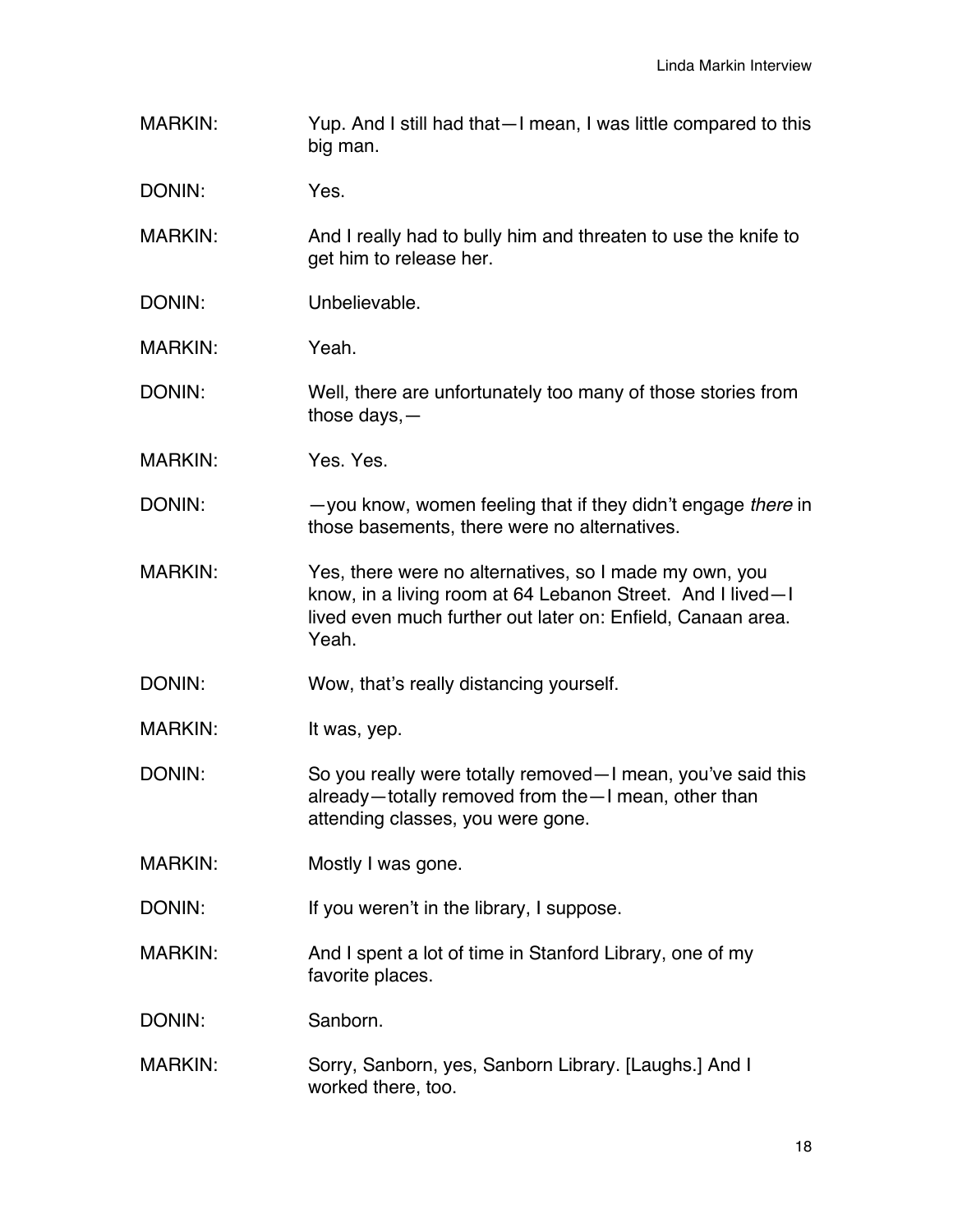| DONIN:         | Oh, did you?                                                                                                                                                                                                                                       |
|----------------|----------------------------------------------------------------------------------------------------------------------------------------------------------------------------------------------------------------------------------------------------|
| <b>MARKIN:</b> | I served tea and cookies.                                                                                                                                                                                                                          |
| DONIN:         | You did the tea service!                                                                                                                                                                                                                           |
| <b>MARKIN:</b> | I did the tea service. I loved it. What a great job!                                                                                                                                                                                               |
| DONIN:         | They're still doing it.                                                                                                                                                                                                                            |
| <b>MARKIN:</b> | Yeah. I loved it.                                                                                                                                                                                                                                  |
| DONIN:         | And that must have been - I mean, that was very much a<br>self-selected group that was hanging out in Sanborn.                                                                                                                                     |
| <b>MARKIN:</b> | Yeah.                                                                                                                                                                                                                                              |
| DONIN:         | To be sure.                                                                                                                                                                                                                                        |
| <b>MARKIN:</b> | Yeah. I didn't do a lot of socializing there, but I loved hanging<br>out there. And I studied. I studied, and I worked. Yeah.                                                                                                                      |
| DONIN:         | Right. Yeah, that's a pretty good job.                                                                                                                                                                                                             |
| <b>MARKIN:</b> | I did have two good male friends, one that I've tried to keep<br>in touch with, but he's lived in Trinidad for years, and we<br>haven't connected very much, and the other was George<br>Jepsen, who I have not been in contact with in years but- |
| DONIN:         | Why do I know that name?                                                                                                                                                                                                                           |
| <b>MARKIN:</b> | He's a legislator from Connecticut, I think. State level.                                                                                                                                                                                          |
| DONIN:         | Oh. Yeah.                                                                                                                                                                                                                                          |
| <b>MARKIN:</b> | But very accomplished politically. You know, he did great<br>things with his life.                                                                                                                                                                 |
| DONIN:         | So he didn't fall into the -                                                                                                                                                                                                                       |
| <b>MARKIN:</b> | He was a <i>good</i> guy. He was a good guy. And Todd Gulick<br>was the other guy who ended up in Trinidad. They were<br>just-they were nice men who were good friends.                                                                            |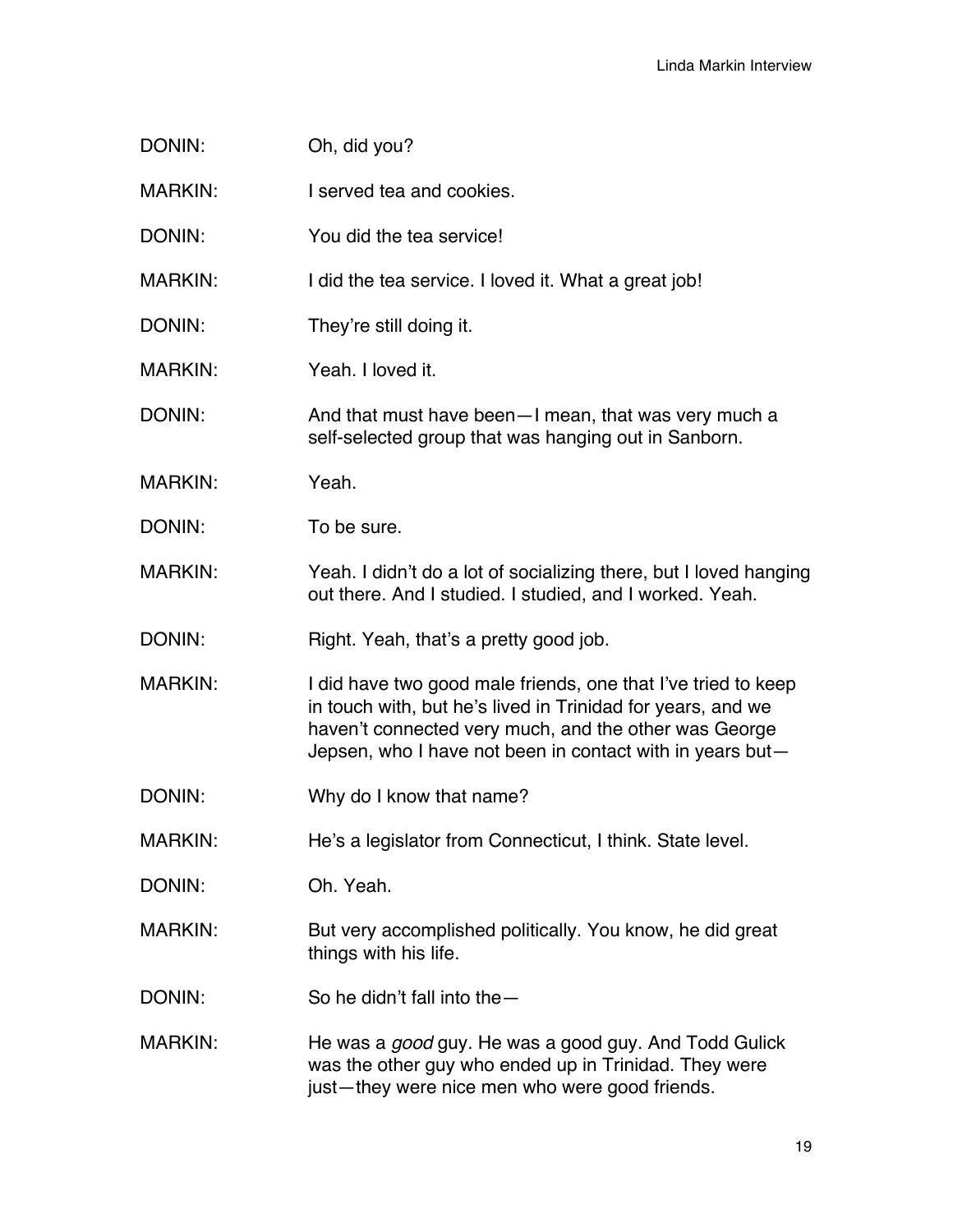DONIN: Well, one has to assume that there was a certain percentage of the men who were perfectly decent human beings. MARKIN: Of course! But I think what I saw more than anything was that—I don't remember particular instances, but I saw men behaving badly, and I saw other men letting them. DONIN: Right, right. MARKIN: And that's—you know, letting them was just about as bad. DONIN: Yeah, absolutely. MARKIN: Standing back and watching it happen. And I think guys like George and Todd would not have let that happen. If they had seen that misbehavior, they would have stepped in and stopped it. DONIN: So how 'bout in the classroom? I mean, did you feel that there was an attitude—the men were sort of—I'm talking about the students this time—was there a gender difference for who was speaking up in class and who had the last word in class in terms of discussion? MARKIN: Not that I remember. You can probably tell that I-DONIN: Well, look— MARKIN: I'm an extrovert and fairly confident, so I was never intimidated. I never felt shut out. If I had had a teacher who directed all his questions to men or asked *me* for the women's point of view, that would have been a problem for me, but I didn't have those experiences. So I never felt like I couldn't participate. I remember mostly being in seminars, very small classes. DONIN: Oh, great. MARKIN: That's what I gravitated to after freshman year, and so I had plenty of opportunity to participate and did participate a lot. DONIN: Do you have any memories of John Kemeny? I mean, did you interact with him at all?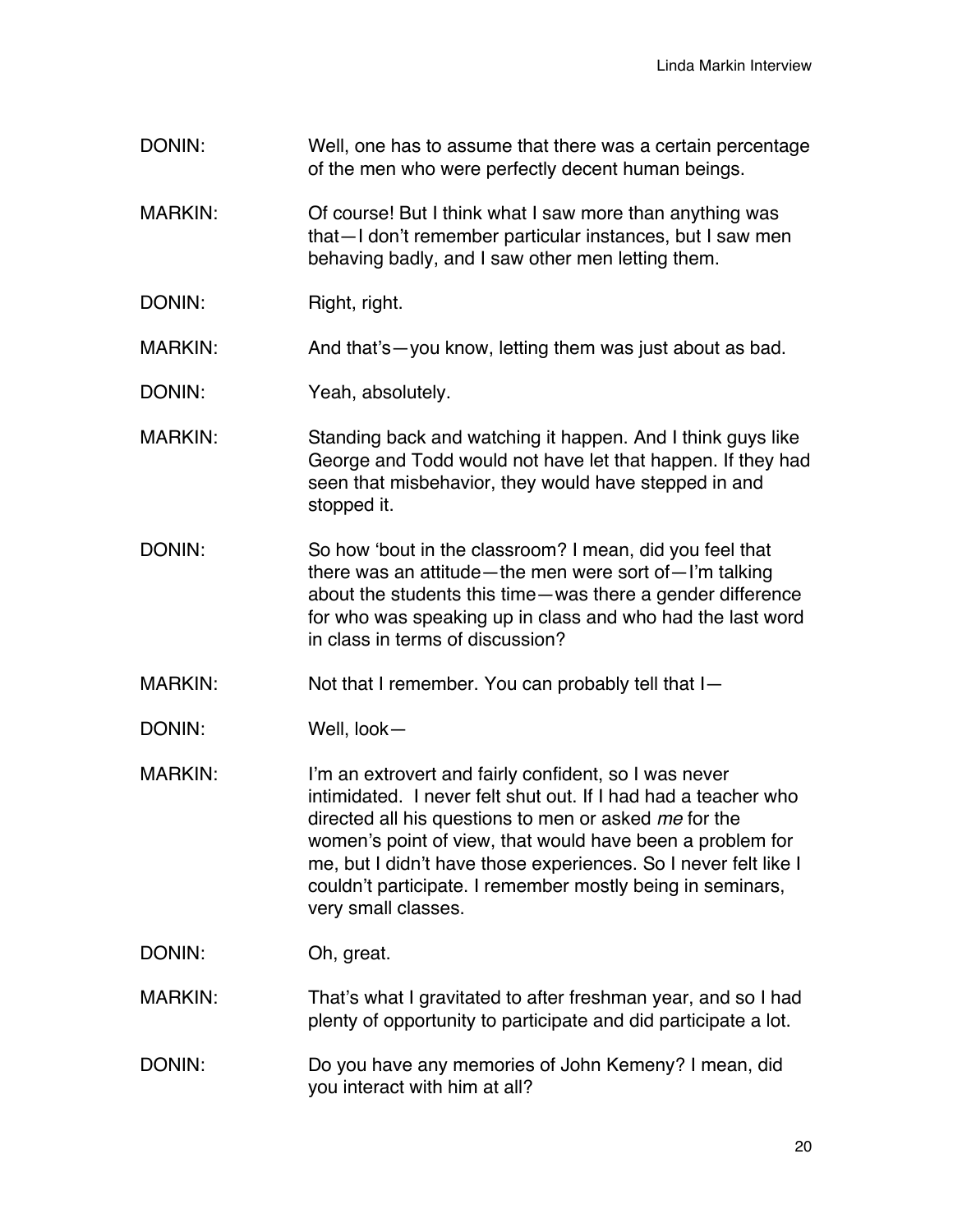MARKIN: I was kind of a Luddite at Dartmouth.

DONIN: [Chuckles.] A Luddite!

- MARKIN: I was kind of anti-technology, anti-computer-[Laughter.] I mean, I'm embarrassed about it now because I love technology, I love computers, I'm a gadget hound, but that's who I was then. So, Kiewit? Never went there. Oh, actually, I think I went once. There was some program that somebody had written that was an attempt at an interactive program in psychology. I think it was kind of like a dating program. I don't really remember. But you answered a few questions, and then it talked to *you*. It was kind of weak, though, very weak. I mean computing at that point was not very sophisticated.
- DONIN: Very clunky. It was very clunky.
- MARKIN: It was very clunky. BASIC was the language, and I learned something about BASIC after I left college, but nothing on campus. I was impressed with Kemeny, that he brought coeducation, that he made that change. I don't think that—At the time, I felt like they didn't do *enough* to prepare for women. There were still urinals in various women's bathrooms, you know, that just didn't make you feel like you were really welcome. And then to be literally told you're not welcome —it would have been one thing—if the infrastructure had not been changed and the people were all for us, we would have been forgiving, but to have all of it happen at the same time—the discrimination, the bad treatment *and* the infrastructure not being there—it just did not feel like a welcoming place.
- DONIN: And some of it came from the administration.
- MARKIN: Yes.
- DONIN: You were there when the dean of the college was—
- MARKIN: Did the Hums thing?
- DONIN: Yeah, Carroll Brewster.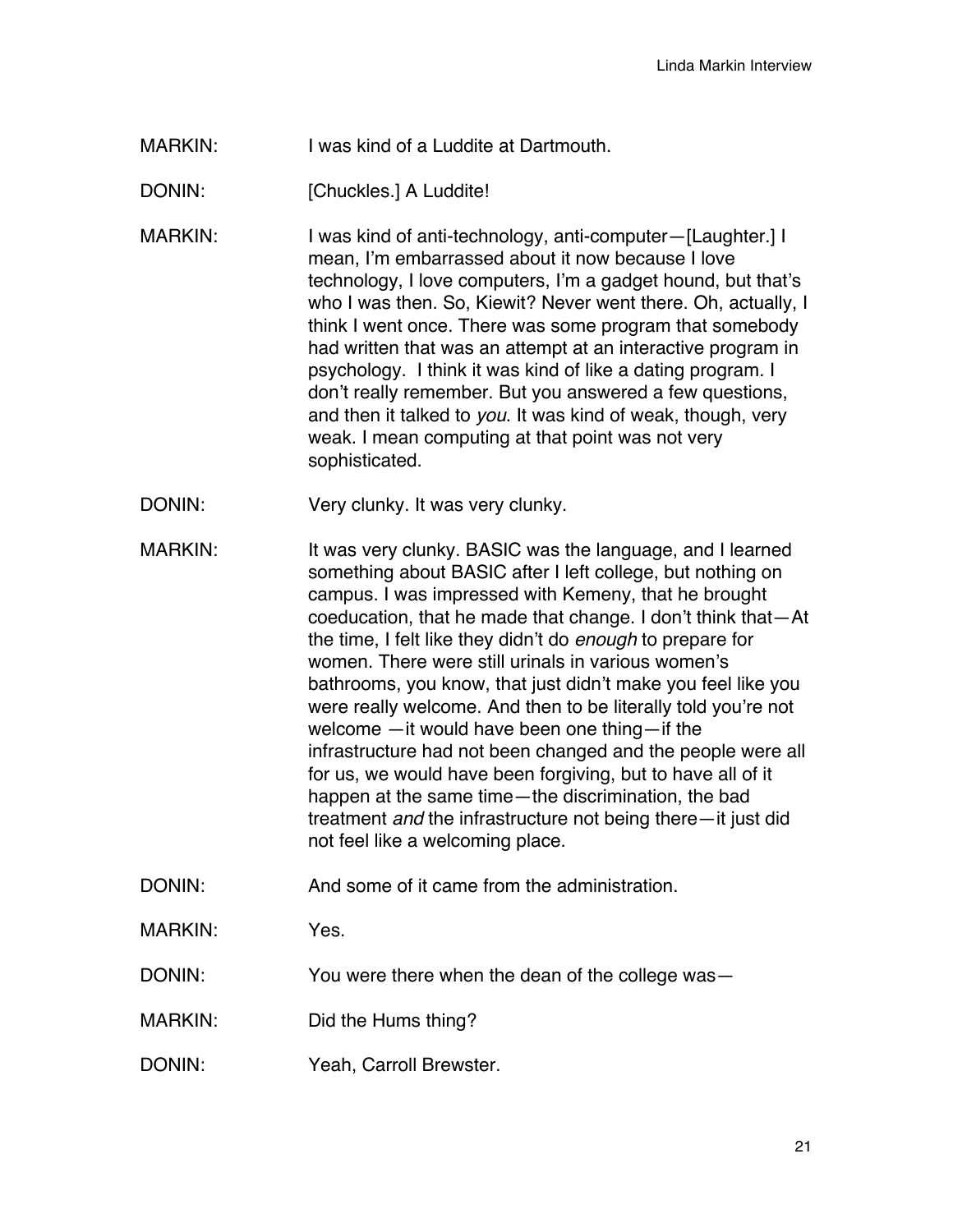MARKIN: Yeah. I just—when I read, in one of your transcripts, about *You Laugh*. I was off campus when that happened. Not that I would have participated, and I've done some thinking in the past couple of weeks, after talking with you, about why I would not have participated. Because politically I would have been right there. I don't know if it was my—I never thought of myself as not being a courageous person, but looking back on it, I think those women who made *You Laugh* were very courageous, moreso than I was, and also I think I would have dismissed Hums as "you can't change them," which was a mistake, too.

So I came to visit you last week.

- DONIN: Oh, where was I?
- MARKIN: Out.
- DONIN: Aw!
- MARKIN: I didn't know—I had a meeting in White River Junction.
- DONIN: Oh, yeah!
- MARKIN: For work. It was a board meeting, and I finished at 1:30, and I told my executive director that I was going to take the rest of the day off. And I went to Dartmouth, and I went to Rauner Library and asked if you were around, and was told no. And I said, "Well, she wasn't expecting me. I didn't call in advance." I wasn't sure I could meet with you, but I went mostly to see the video of *You Laugh*, because I'd never seen it.
- DONIN: Did you see it?
- MARKIN: Yes.
- DONIN: Great.
- MARKIN: I did.
- DONIN: Oh, great.
- MARKIN: Have you seen it?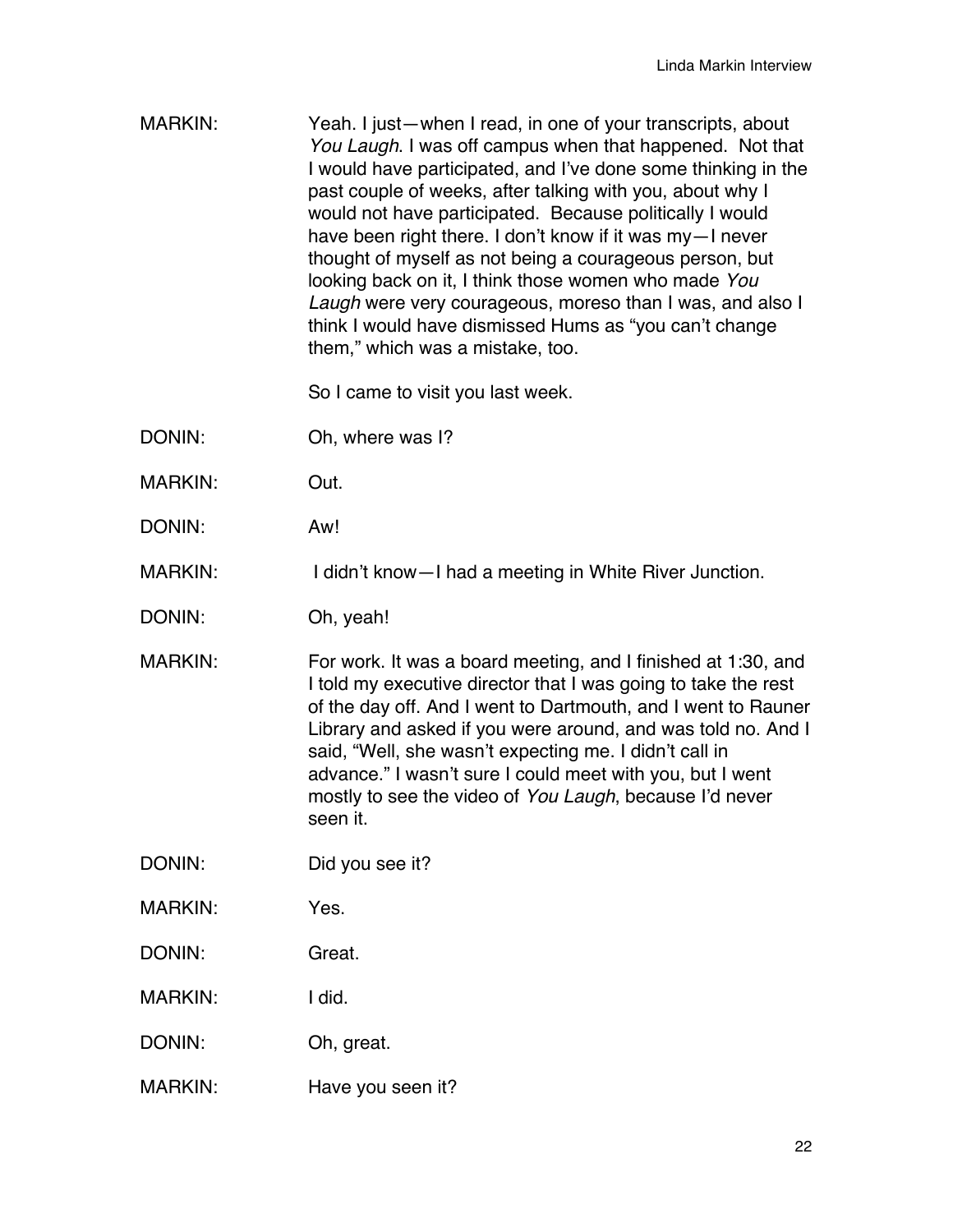- DONIN: I saw it about ten years ago, when I first started—
- MARKIN: The quality of the video is -
- DONIN: Oh, it's terrible.

MARKIN: Terrible. But the audio is pretty good. The audio is not bad.

- DONIN: Yeah, it was okay.
- MARKIN: Yeah. Well, it's not like this [Points to recording equipment].
- DONIN: We're so spoiled now.
- MARKIN: But it wasn't bad. And I even recognized Liz Epstein.
- DONIN: Yes, Liz Epstein.
- MARKIN: Yeah. Who was not a close friend but an acquaintance.
- DONIN: Yeah, yeah.
- MARKIN: And, you know, I could make her out, just the shape of the body more than anything.
- DONIN: In fact, she's giving to the archives the original script, -
- MARKIN: Oh, wonderful!
- DONIN: —which is fantastic.
- MARKIN: Wonderful. And I don't think that the video caught the *whole* performance.
- DONIN: It probably didn't, no.
- MARKIN: It ended in the middle of a dance routine, and I thought, *There must be more*. But there was plenty there, and I'd had enough, honestly, by the time [laughs] it crapped out anyway. But it brought back so much. It just brought back so much.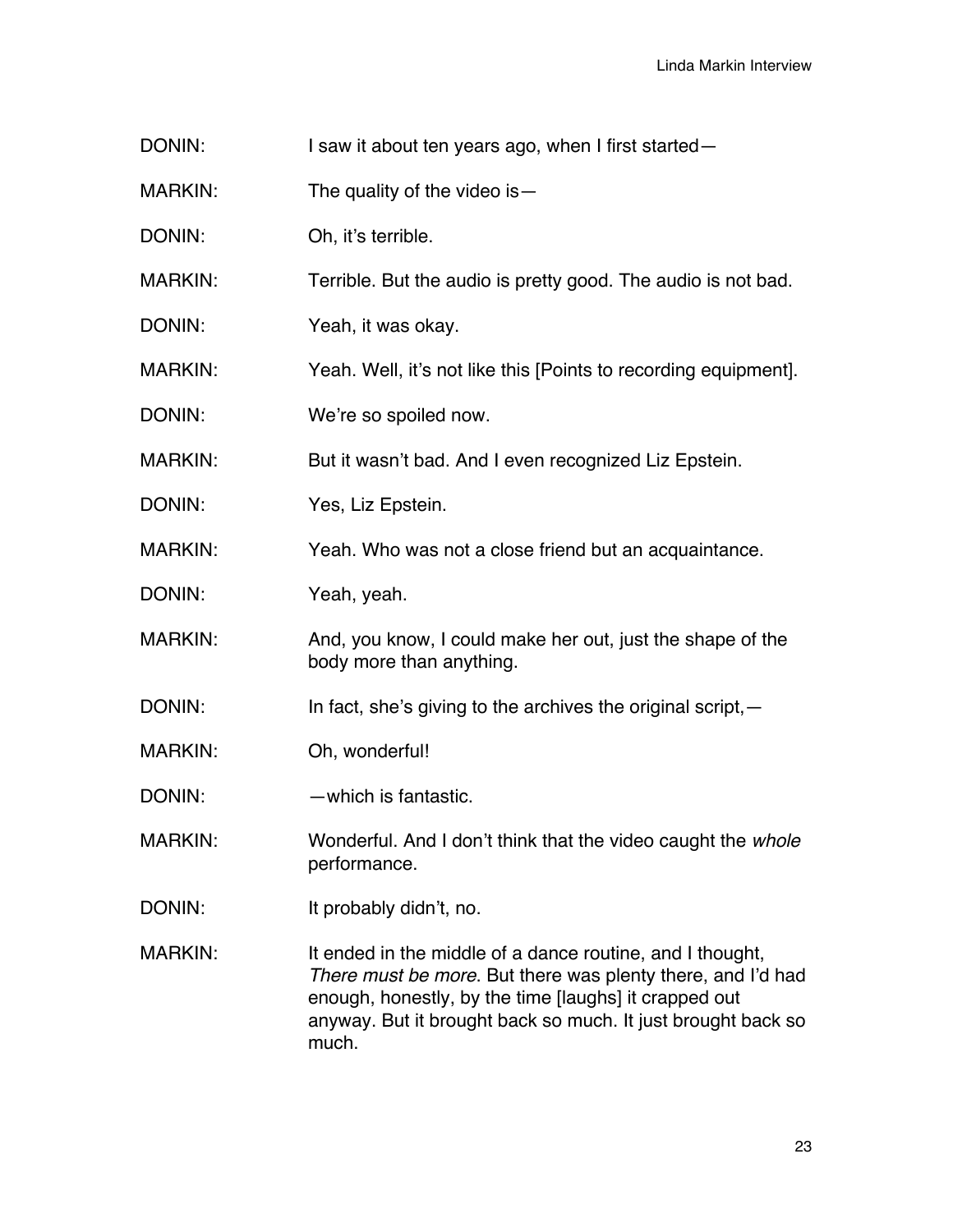- DONIN: Was there a sense on campus among the women that you were sort of together in pain and together in fear—
- MARKIN: Yeah.
- DONIN: and sort of watching out for each other?
- MARKIN: Yeah, very much so. But not a wide group. And I've run into women since Dartmouth, who were there, but they deny that there was horrible stuff happening, who—
- DONIN: I've interviewed some of them.
- MARKIN: —who were so into Dartmouth and—I mean, I think there *were* other ways to find a good community that were not as separatist as my way. Joining sports teams was one, although the Yale women's crew, the Red Rose crew—do you know that story?
- DONIN: No.
- MARKIN: Oh, you've got to get *that* film! Get *Red Rose Crew*—
- DONIN: All right.
- MARKIN: Yeah, you've got it there.
- DONIN: I've got it, yeah.
- MARKIN: Yeah, you've got enough to write it down. Yeah, the Red Rose crew happened at the same time—you know, Title IX—
- DONIN: Yep.
- MARKIN: — was huge for women in sports, and crew was a big way of getting women involved in sport. However, the schools were not interested in throwing a lot of money at the women's sports, still. You know, they had to get the women in, but they got the worst of everything, and I'm sure it was the same at Dartmouth as it was at Yale, but the women had to use the boats at three o'clock in the morning or four o'clock in the morning, something like that, instead of at seven o'clock in the morning. They had horrible locker room facilities.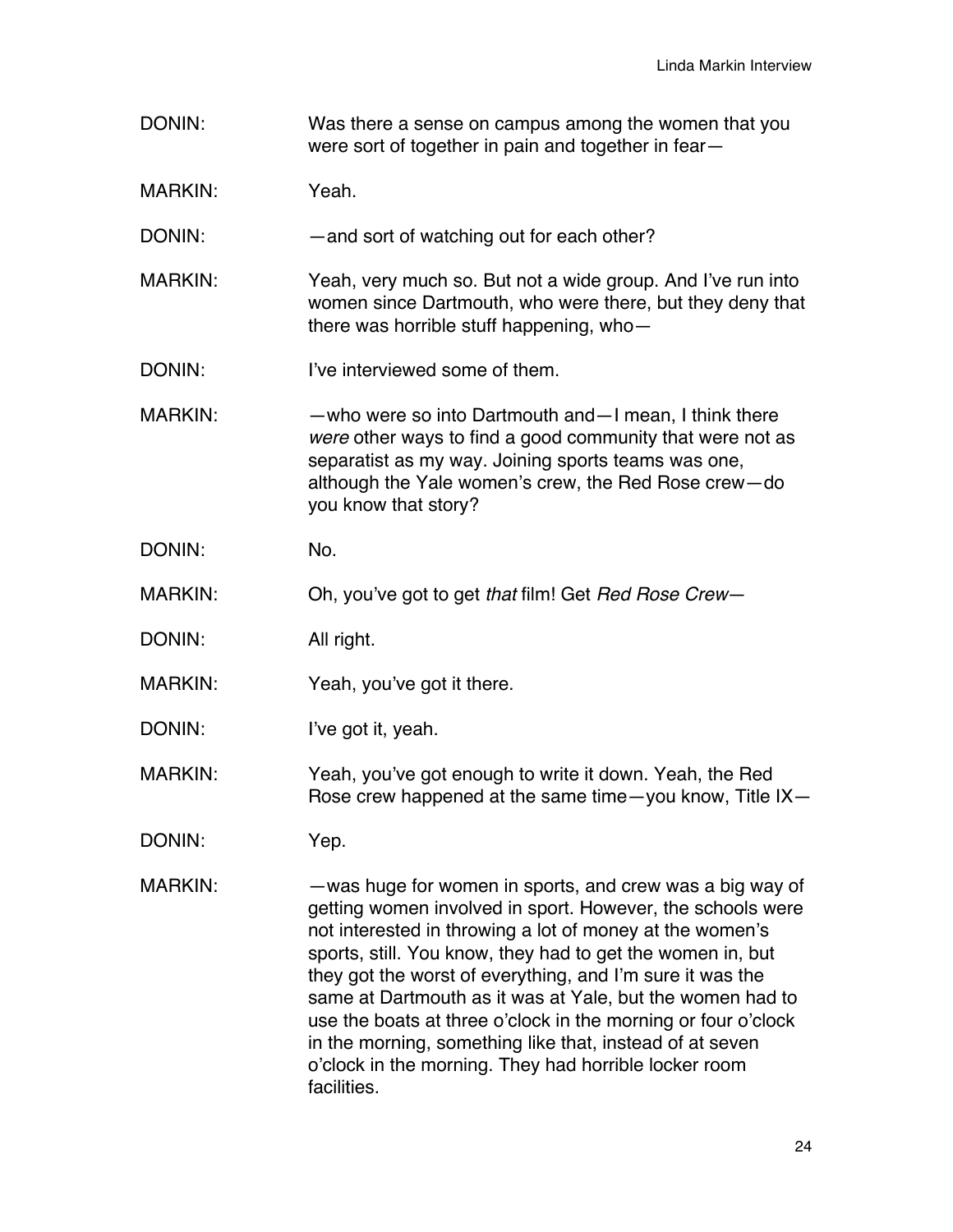DONIN: Oh, terrible. And their uniforms were just-

MARKIN: On and on and on.

DONIN: Yeah, bad.

MARKIN: And the women on the team were going frequently to the administration to ask for better conditions, and—oh, just on and on and on, getting nowhere. They finally decided to invite the press—

DONIN: [Chuckles softly.]

MARKIN: —to a protest, and they entered some room—a dean, the president, the coach—I don't know—I can't remember which—with their shirts off, no underwear, with something written across their chests, and made their requests and their grievances known. And they got their way.

- DONIN: [Chuckles.] That's great.
- MARKIN: And that story, [laughs] that yes.
- DONIN: That's a great story. [Laughs.]
- MARKIN: Great story, yeah.

DONIN: As you said, there were some incredible—

MARKIN: Incredibly brave women.

DONIN: Yeah.

MARKIN: Yes, incredibly brave women.

DONIN: So it's fair to say that you were transformed by your four years at Dartmouth, not necessarily all because of good influences, but you were transformed.

- MARKIN: Absolutely, absolutely. Yeah.
- DONIN: And, again, we've established it could have happened anywhere, at any of these schools—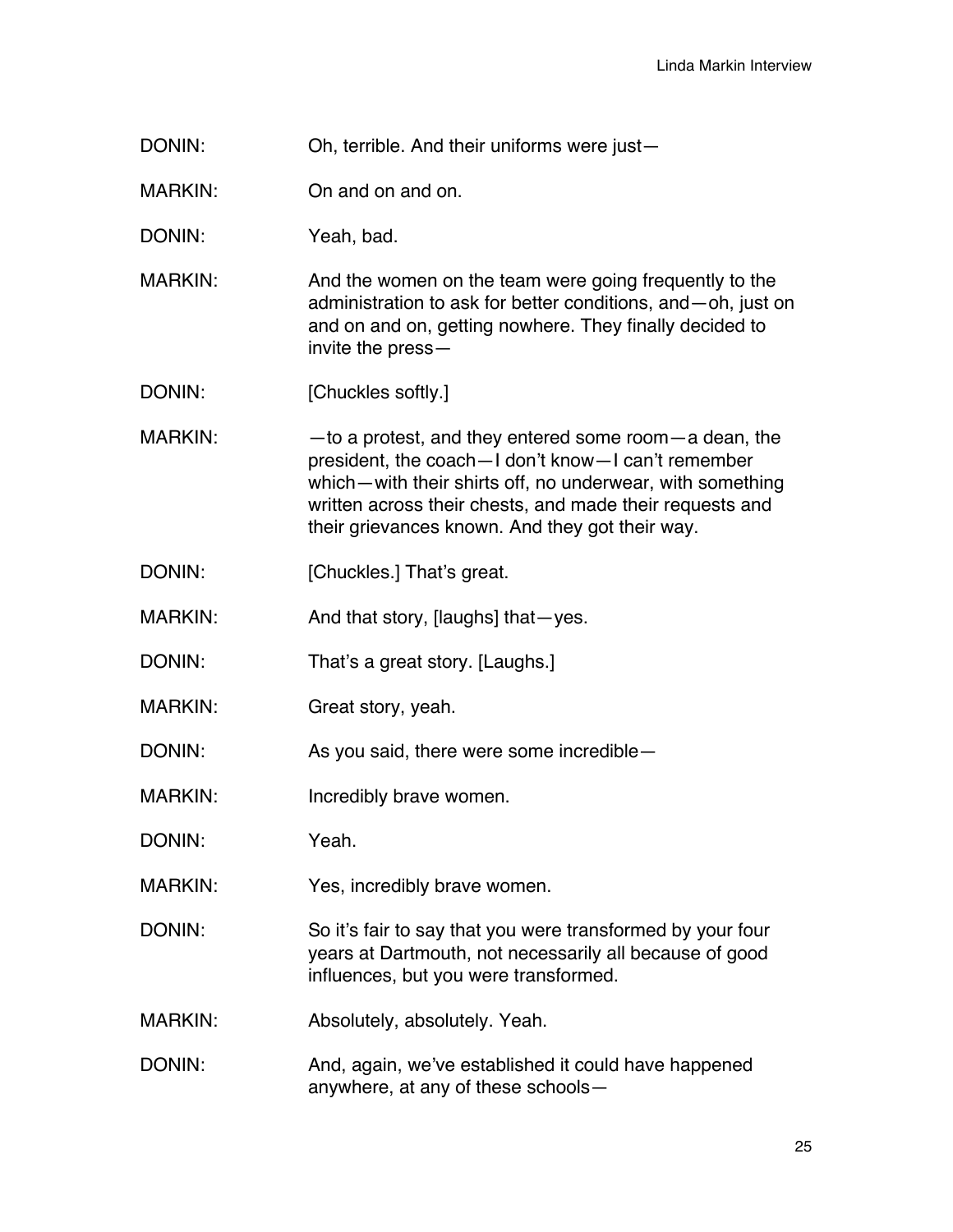| <b>MARKIN:</b> | Yeah.                                                                                                                                                                                                                                             |
|----------------|---------------------------------------------------------------------------------------------------------------------------------------------------------------------------------------------------------------------------------------------------|
| DONIN:         | -that were going through this transition to having women on<br>board, but there were actually so few of you, still.                                                                                                                               |
| <b>MARKIN:</b> | Yes.                                                                                                                                                                                                                                              |
| DONIN:         | What? Four hundred, five hundred?                                                                                                                                                                                                                 |
| <b>MARKIN:</b> | The ratio was one to eight, I believe. Not the whole time I<br>was there, but I think my freshman year.                                                                                                                                           |
| DONIN:         | 'Cause it took them until-                                                                                                                                                                                                                        |
| <b>MARKIN:</b> | It might have been my senior year that it was one to eight.<br>Maybe it was even worse before. I don't remember the<br>specifics. It took me years afterwards to drive into Hanover<br>without feeling anxiety. I've lived in Vermont ever since. |
| DONIN:         | So once you left Dartmouth, you stayed in-                                                                                                                                                                                                        |
| <b>MARKIN:</b> | I stayed in the area.                                                                                                                                                                                                                             |
| DONIN:         | Oh, yeah. That's cool.                                                                                                                                                                                                                            |
| <b>MARKIN:</b> | Yeah. Well, by that time-you know those speakers that I<br>mentioned?                                                                                                                                                                             |
| DONIN:         | Yes. Right.                                                                                                                                                                                                                                       |
| <b>MARKIN:</b> | The lesbians in Vermont came out of the woodwork.                                                                                                                                                                                                 |
| DONIN:         | Oh, I bet they did!                                                                                                                                                                                                                               |
| <b>MARKIN:</b> | To be there! [Laughs.]                                                                                                                                                                                                                            |
| DONIN:         | And that was an eye opener there.                                                                                                                                                                                                                 |
| <b>MARKIN:</b> | And I looked around, and I said, Oh, wow, I'm not the only<br>one! [Laughs.]                                                                                                                                                                      |
| DONIN:         | That's great.                                                                                                                                                                                                                                     |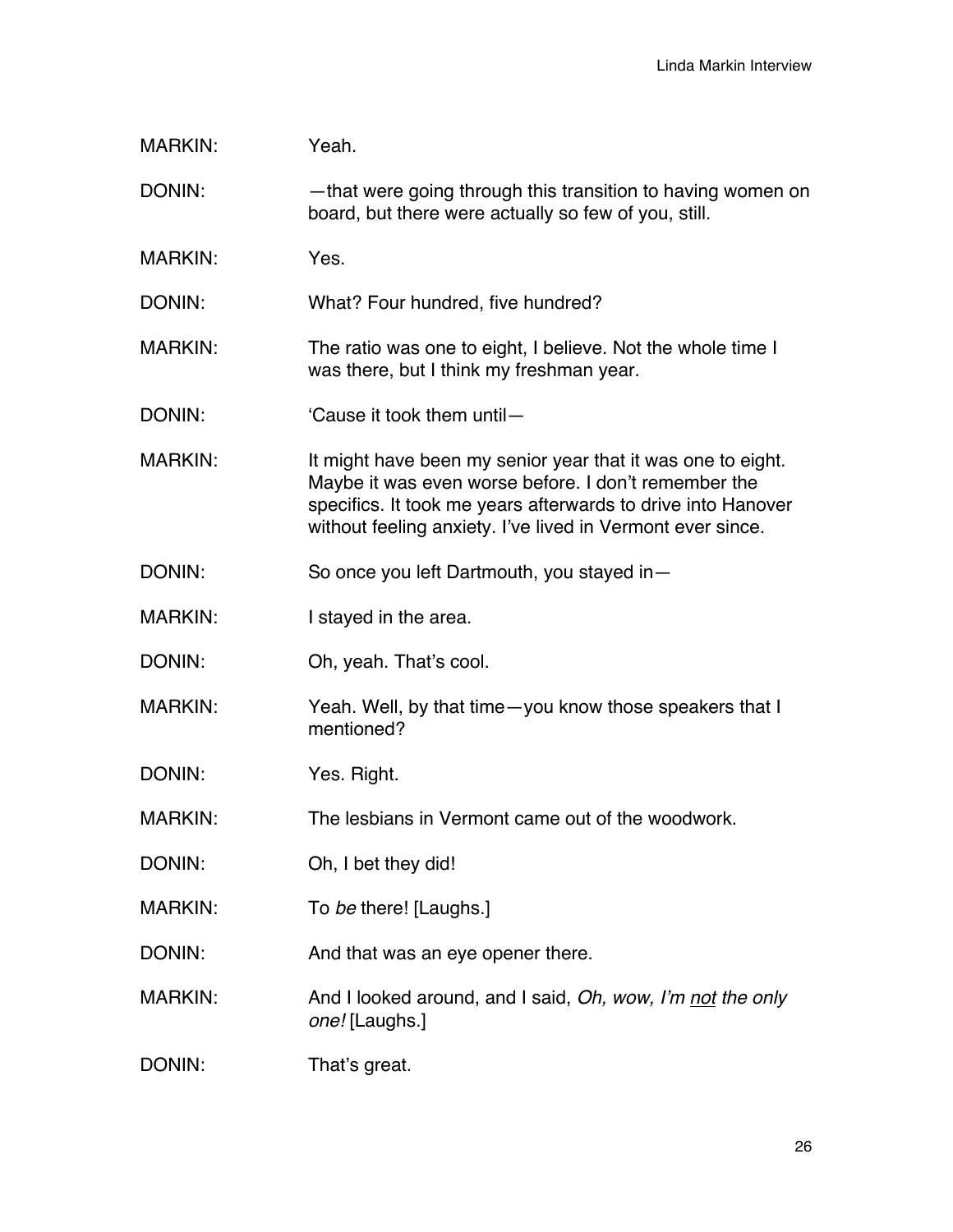| <b>MARKIN:</b> | You know, after those speeches, women from the<br>community went out to have drinks with the speakers, and I<br>tagged along. I wanted those phone numbers. And I made<br>connections with women in the community, and so I had a<br>group of slightly older women than me- |
|----------------|-----------------------------------------------------------------------------------------------------------------------------------------------------------------------------------------------------------------------------------------------------------------------------|
| DONIN:         | Sure. Talk about an instant community.                                                                                                                                                                                                                                      |
| <b>MARKIN:</b> | Instant community, yes, in Vermont and New Hampshire,<br>who welcomed me. Yeah. Bright kid, young. I was cute.<br>[Laughs.]                                                                                                                                                 |
| DONIN:         | Yeah. Had you not identified any friends at Dartmouth who<br>were also lesbians, at that point?                                                                                                                                                                             |
| <b>MARKIN:</b> | I don't think so.                                                                                                                                                                                                                                                           |
| DONIN:         | Wow.                                                                                                                                                                                                                                                                        |
| <b>MARKIN:</b> | Yeah.                                                                                                                                                                                                                                                                       |
| DONIN:         | I mean, surely they were there, but they just hadn't self-<br>identified.                                                                                                                                                                                                   |
| <b>MARKIN:</b> | Yes. Or we were just all in hiding.                                                                                                                                                                                                                                         |
| DONIN:         | Wow. Was that lonely for you?                                                                                                                                                                                                                                               |
| <b>MARKIN:</b> | [Does not immediately reply.] [Laughs.] I I made fr- - I<br>turned some of my friends into my lovers, yes. And I don't<br>want to - I shouldn't put it that way. It's not - I guess I<br>recognized they were ready for that, too. But that's what<br>happened.             |
| DONIN:         | Well, you found your community.                                                                                                                                                                                                                                             |
| <b>MARKIN:</b> | I found my community, yes.                                                                                                                                                                                                                                                  |
| DONIN:         | Yeah, yeah.                                                                                                                                                                                                                                                                 |
| <b>MARKIN:</b> | And we were talking together, exploring and discovering at<br>the same time, yes.                                                                                                                                                                                           |
| DONIN:         | Well, I mean, that's the age.                                                                                                                                                                                                                                               |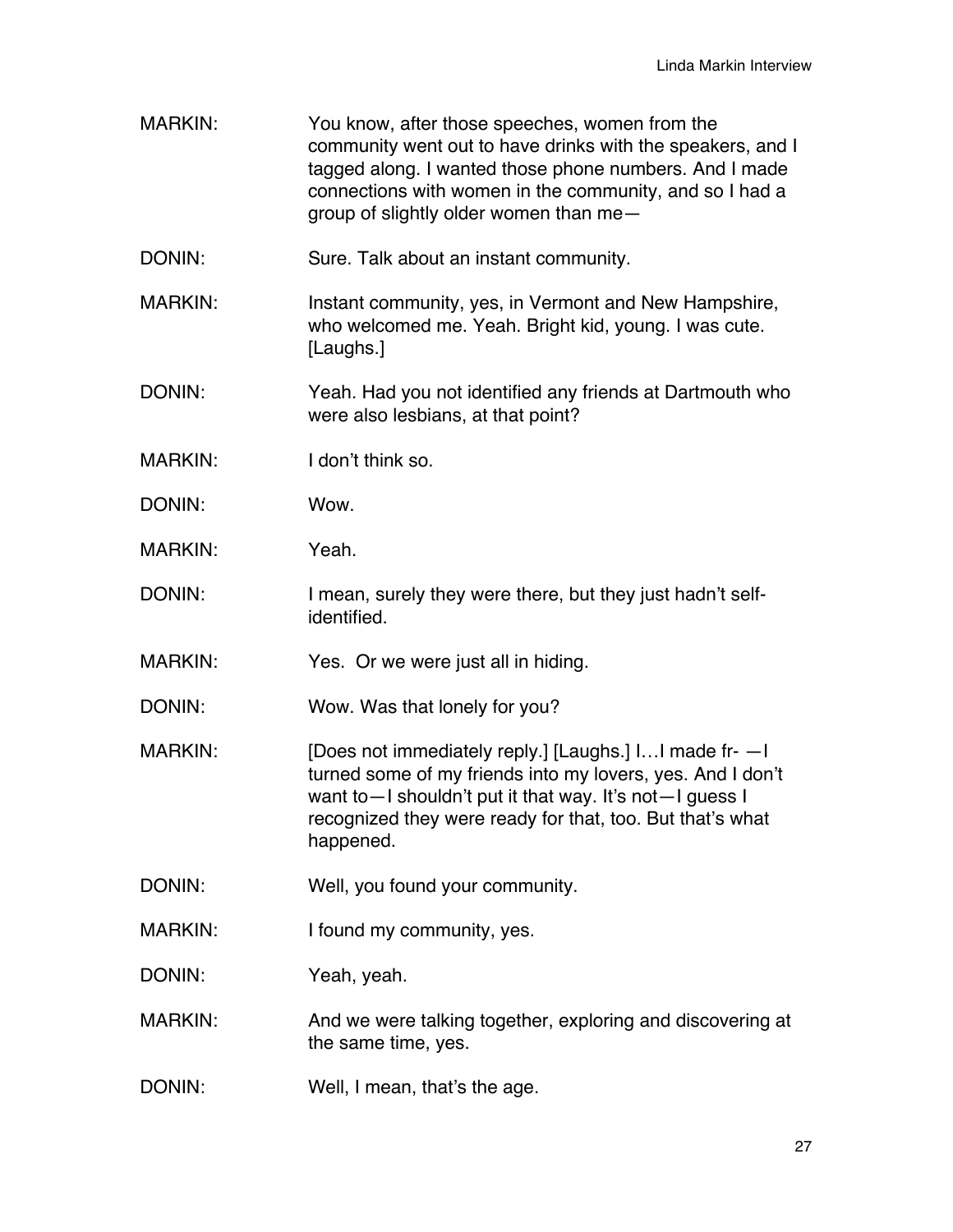| <b>MARKIN:</b> | Yes.                                                                                                                                                                                                                                       |
|----------------|--------------------------------------------------------------------------------------------------------------------------------------------------------------------------------------------------------------------------------------------|
| DONIN:         | That's the age.                                                                                                                                                                                                                            |
| <b>MARKIN:</b> | Yes.                                                                                                                                                                                                                                       |
| DONIN:         | So it was bound to happen, whether it was you or somebody<br>else.                                                                                                                                                                         |
| <b>MARKIN:</b> | Yes. I believe that.                                                                                                                                                                                                                       |
| DONIN:         | 'Cause it's so interesting, the stories that we're hearing about<br>people saying, "It was not a problem for me at Dartmouth."<br>These were people in the '50s saying, "No, it wasn't a<br>problem for me. They're there. They're there." |
| <b>MARKIN:</b> | The gay people were there.                                                                                                                                                                                                                 |
| DONIN:         | Yeah.                                                                                                                                                                                                                                      |
| <b>MARKIN:</b> | Yeah, the men talking about-yeah.                                                                                                                                                                                                          |
| DONIN:         | Exactly.                                                                                                                                                                                                                                   |
| <b>MARKIN:</b> | And they found each other.                                                                                                                                                                                                                 |
| DONIN:         | They found each other.                                                                                                                                                                                                                     |
| <b>MARKIN:</b> | It's amazing to me, really, that that happened. I remember<br>once going back—it was for a reunion of some sort. I think<br>the first reunion that I went to was the coeducation<br>celebration?                                           |
| DONIN:         | Oh, the $25^{th}$ ?                                                                                                                                                                                                                        |
| <b>MARKIN:</b> | $The -$                                                                                                                                                                                                                                    |
| DONIN:         | Or maybe-no, 25 <sup>th</sup> was-no, that would have been just<br>before your 25 <sup>th</sup> class reunion.                                                                                                                             |
| <b>MARKIN:</b> | Yeah.                                                                                                                                                                                                                                      |
| DONIN:         | Or maybe it was the 35 <sup>th</sup> ? There was also a 15.                                                                                                                                                                                |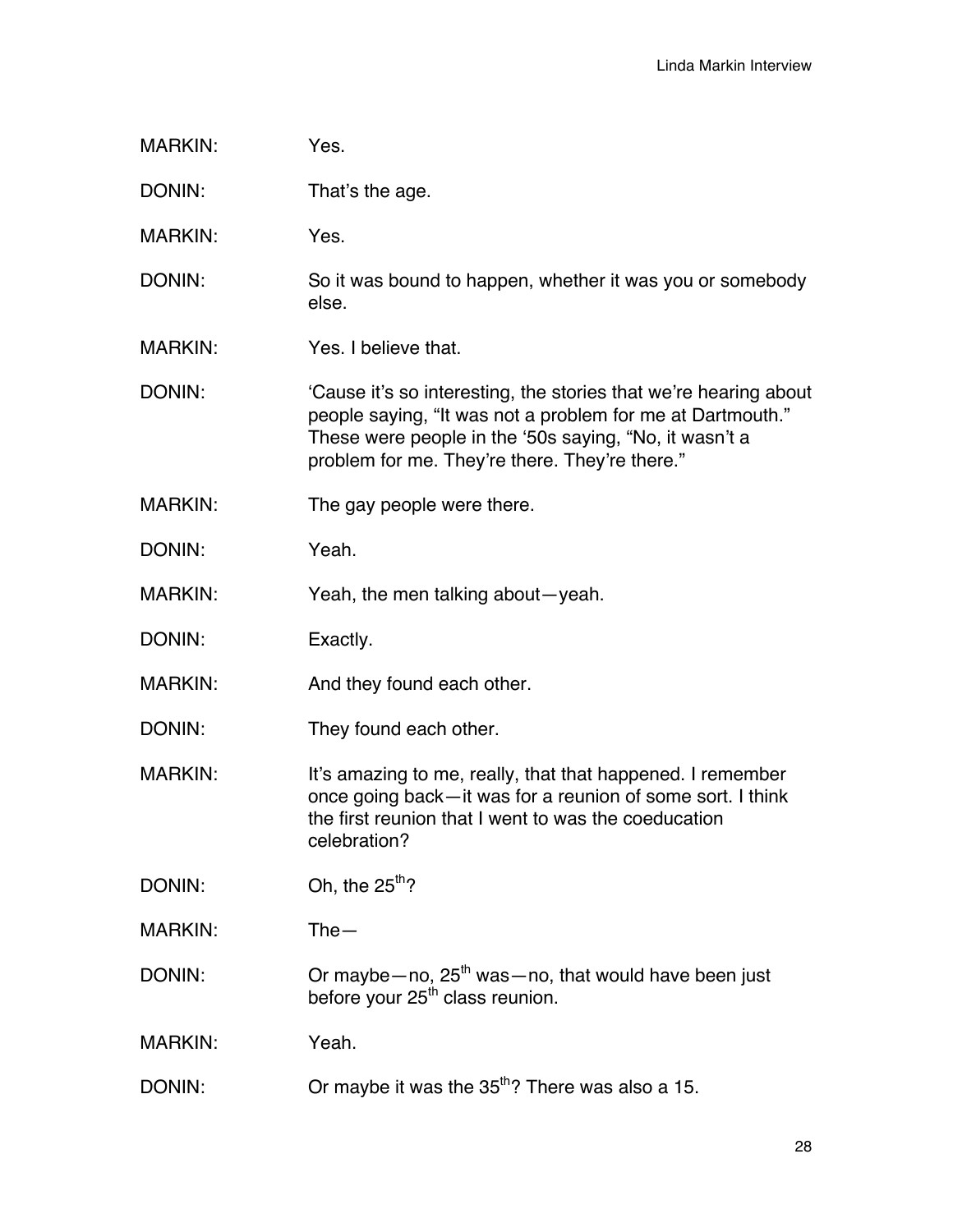| MARKIN: |
|---------|
|         |

DONIN: Okay.

MARKIN: It might have been that one. The first reunion I ever went to was about coeducation; it was not for my class.

DONIN: Oh, okay.

MARKIN: I didn't have any interest in going to my class reunion, and I wanted—I was ready to talk about how painful it had been, and I wanted to talk with women of a variety of ages, and I wanted to hear about how it was different. And I remember walking into the Hop—what did they call it?—downstairs, where all the mailboxes are.

- DONIN: Hinman?
- MARKIN: Hinman. I walked into Hinman, and I saw all these rainbow stickers—
- DONIN: Ohhh!

MARKIN: — — on the mailboxes, and I started to cry.

DONIN: I bet you did, yeah. Amazing. Talk about progress!

MARKIN: I said, *That can't all be gay kids. They can't all be gay kids.* I mean, it was, like, you know, half had these stickers. And I was just blown away.

DONIN: Yeah, yeah.

MARKIN: And I asked, I just asked one of the kids going by. I said, "What's with the rainbow stickers?" And she said, "We're just people expressing being allies."

DONIN: Yeah, yeah. Right.

 $MARKIN:$  That was just un-  $-$  just  $-$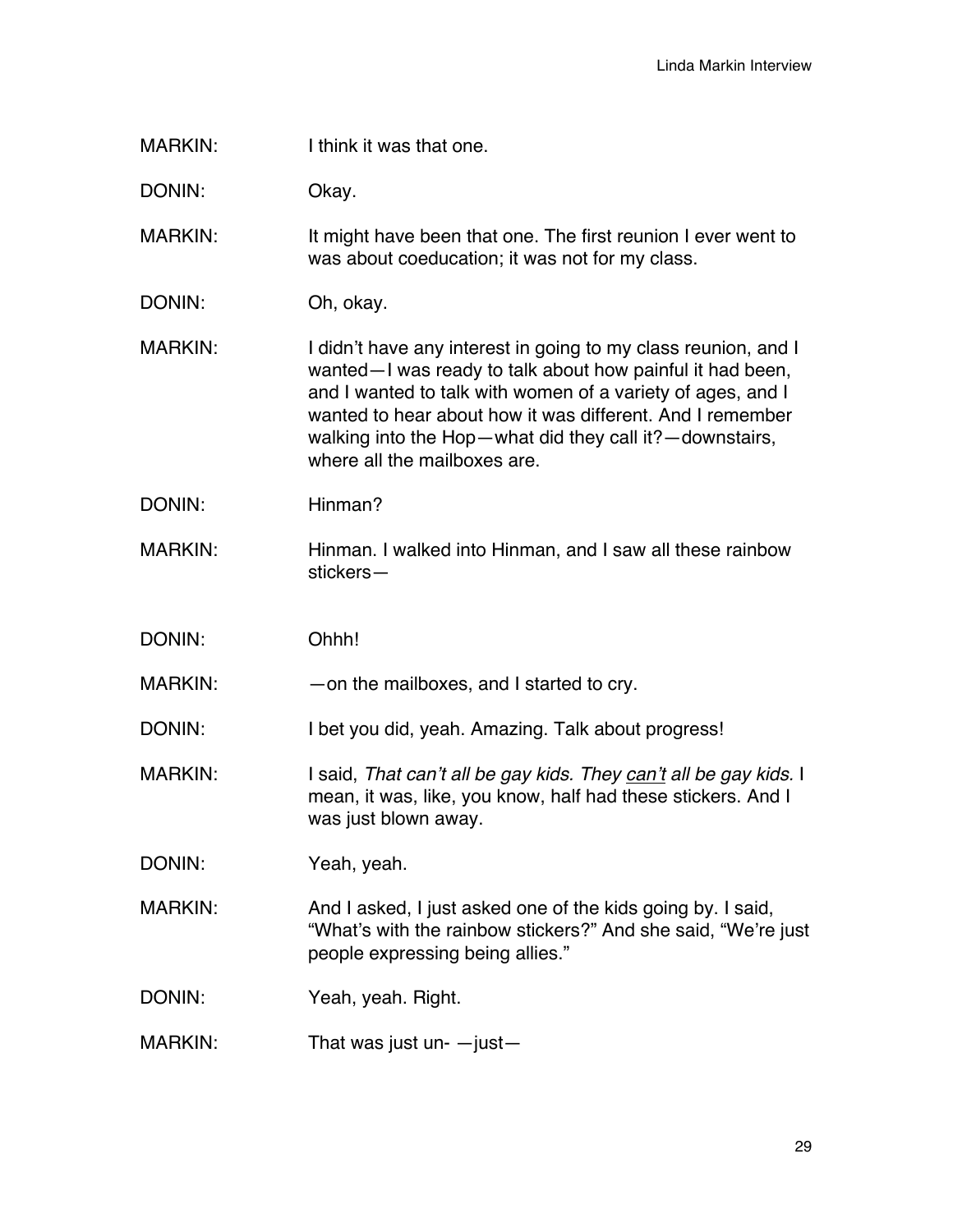| DONIN:         | You didn't even need to be there anymore. You got what you<br>were looking for.                                                                                                                                                                                           |
|----------------|---------------------------------------------------------------------------------------------------------------------------------------------------------------------------------------------------------------------------------------------------------------------------|
| <b>MARKIN:</b> | Yeah, that's right. That was what I came for.                                                                                                                                                                                                                             |
| DONIN:         | That's great. But 15 <sup>th</sup> . That would have been '72 to '87. That<br>could be right. Seventy-two-                                                                                                                                                                |
| <b>MARKIN:</b> | Yeah.                                                                                                                                                                                                                                                                     |
| DONIN:         | Eighty-seven. Jim Freedman was president. That was his<br>first year when he was president, $-$                                                                                                                                                                           |
| <b>MARKIN:</b> | Yeah.                                                                                                                                                                                                                                                                     |
| DONIN:         | -when McLaughlin left.                                                                                                                                                                                                                                                    |
| <b>MARKIN:</b> | Yes. Yes, that was-                                                                                                                                                                                                                                                       |
| DONIN:         | And Mary Kelley did a speech-yeah, that was probably it.                                                                                                                                                                                                                  |
| <b>MARKIN:</b> | Yeah.                                                                                                                                                                                                                                                                     |
| DONIN:         | Was that the first time you returned to the college?                                                                                                                                                                                                                      |
| <b>MARKIN:</b> | It wasn't the first time that I went back to the campus, but it<br>was the first time that I went for anything official. I had<br>gone-because-well, let's see, 19--Marie and I joined our<br>lives together in 1979, so that was just two years after I left<br>college. |
| DONIN:         | Fantastic!                                                                                                                                                                                                                                                                |
| <b>MARKIN:</b> | Yeah.                                                                                                                                                                                                                                                                     |
| DONIN:         | Lucky you! Was it here in Vermont?                                                                                                                                                                                                                                        |
| <b>MARKIN:</b> | Yeah. [Laughter.]                                                                                                                                                                                                                                                         |
| DONIN:         | That's great.                                                                                                                                                                                                                                                             |
| <b>MARKIN:</b> | She was an artist, and when I told her I had gone to<br>Dartmouth, she said, "I want to go to the Hood Museum." So                                                                                                                                                        |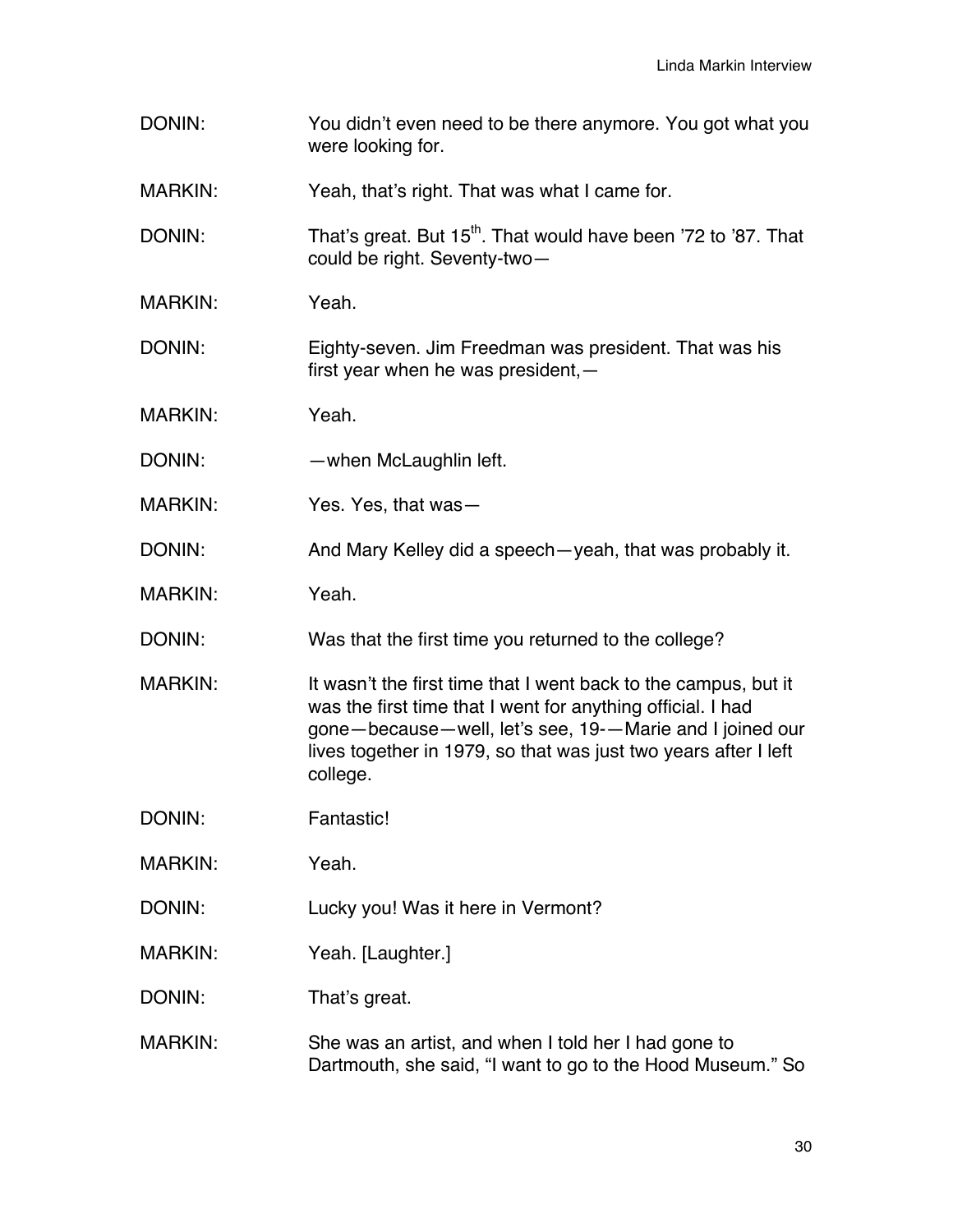we would go down for the Hood. But every time I would drive into town, my heart would start pounding,—

| DONIN:         | Ohh!                                                                                                                                                                                                      |
|----------------|-----------------------------------------------------------------------------------------------------------------------------------------------------------------------------------------------------------|
| <b>MARKIN:</b> | -and I'd have that anxious feeling. It probably took ten<br>years for me to get over that feeling of just-                                                                                                |
| DONIN:         | Was it not belonging?                                                                                                                                                                                     |
| MARKIN:        | Oh, yeah. Not belonging, bad memories-                                                                                                                                                                    |
| DONIN:         | Afraid.                                                                                                                                                                                                   |
| <b>MARKIN:</b> | Afraid? Not anything as clear as that, honestly. You know, it<br>was just anxiety because - [sighs] because there had been<br>so much anxiety. I think it was just physical memory more<br>than anything. |
| DONIN:         | Right, right.                                                                                                                                                                                             |
| <b>MARKIN:</b> | Mm-hm.                                                                                                                                                                                                    |
| DONIN:         | But you belonged on so many levels. I mean, you were a<br>good student.                                                                                                                                   |

MARKIN: Mm-hm.

DONIN: You were an outdoorsy person. But one aspect of your life can make you feel that you *don't* belong.

- MARKIN: It's a huge aspect.
- DONIN: Of course.

MARKIN: It's a huge aspect, in social—you know? In your college years, to feel like you don't fit in with the kids. [Laughs.]

DONIN: Right, right.

MARKIN: It was huge.

DONIN: Yeah. So this  $15<sup>th</sup>$  anniversary of coeducation was the first time you could go back and feel like, *Okay, I belong here.*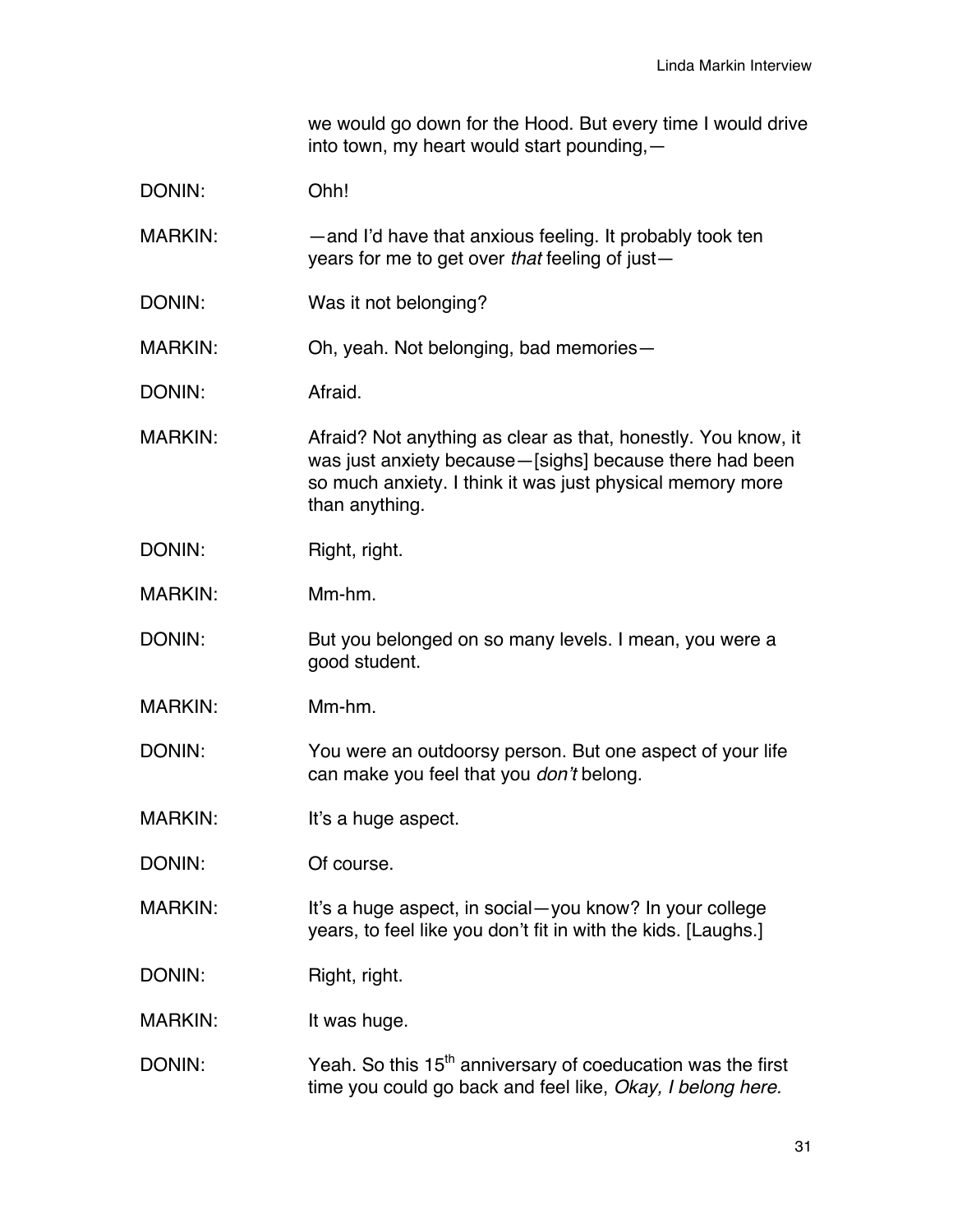- MARKIN: Yeah. And I loved it. It was a great reunion, and I don't remember if the next one was a class reunion. I don't think it was. I think the next one was an all-class queer reunion. That's what they called it.
- DONIN: Awesome.
- MARKIN: Yeah.
- DONIN: Really!
- MARKIN: Yeah.
- DONIN: Well, had the DGALA started yet?
- MARKIN: It must have. It was two thousand something—I just reconnected with DGALA about the history, and Pete Williams told me 2002 was the first all queer reunion. I was not there in 2002 for that one. I went in 2004.
- DONIN: Cool.
- MARKIN: And I loved it. I just loved being there with multigenerational—
- DONIN: Absolutely.
- MARKIN: And hearing the different stories, and then I went back for another reunion as well. That's when I met that Thomas—
- DONIN: Thomas Song?
- MARKIN: Just blew me away.
- DONIN: I can't wait.
- MARKIN: Yeah, that's going to be a good interview for you.
- DONIN: Yeah. And also it sort of—these reunions must sort of validate your whole life!
- MARKIN: They totally, totally.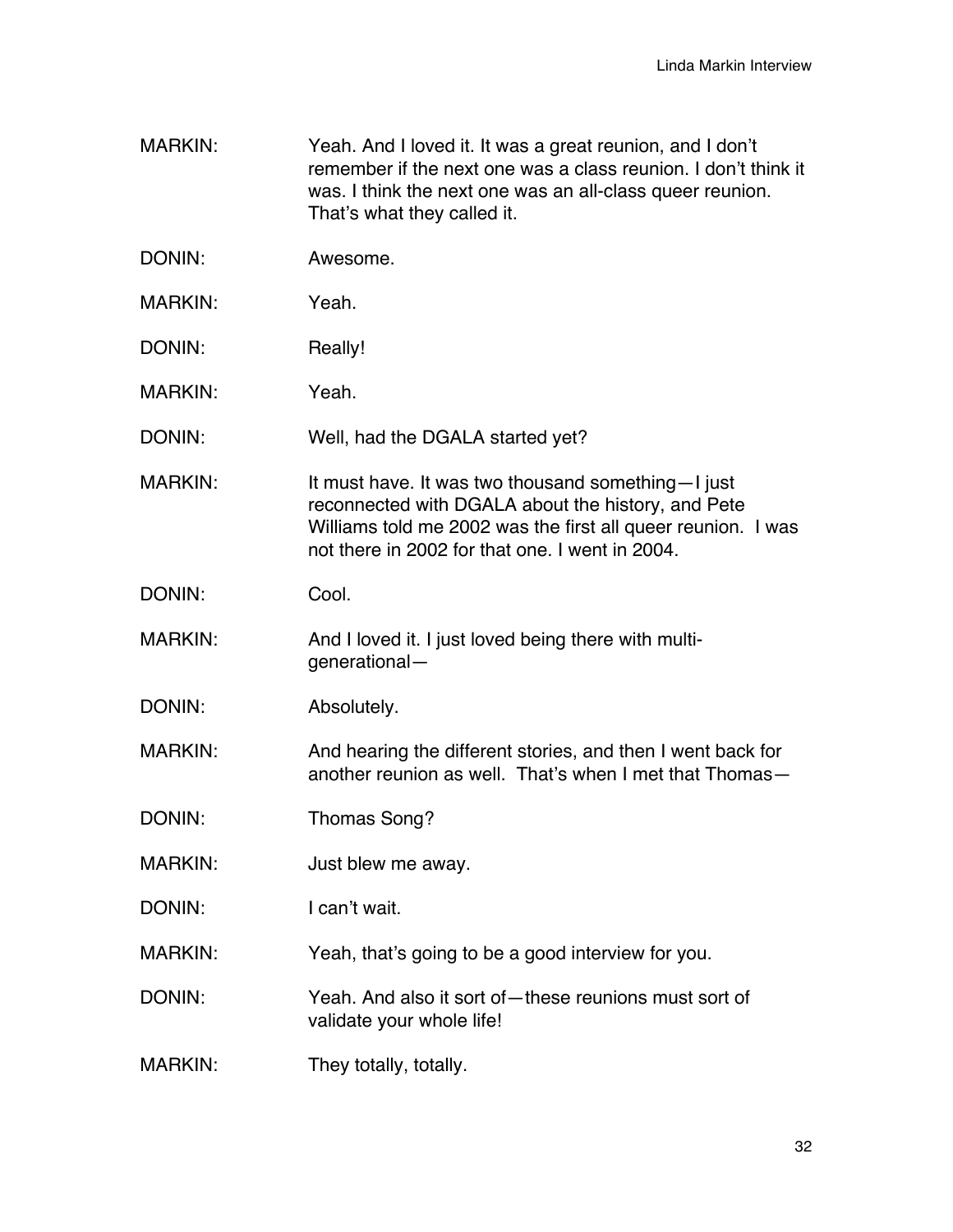- DONIN: And being with these people and having the college actually show up—
- MARKIN: The banner!
- DONIN: Yeah!
- MARKIN: You know, a huge banner that says, "Welcome to GLBT students"—aye yai—I mean, alumni. Aye yai, it was just breathtaking. Breathtaking.
- DONIN: Too bad it took thirty years.
- MARKIN: Yes. And then to hear what's going on right now-
- DONIN: Oh, I know.
- MARKIN: I'm so sad about it, so sad.
- DONIN: Some of it's, though—you know that whole thing about the 18-year-olds.
- MARKIN: Yeah.
- DONIN: Their brains are still not func-—their reasoning powers are not fully developed.
- MARKIN: That's clear.
- DONIN: And I'm not making excuses, but as the mother of three teenagers, they're just jerks sometimes.
- MARKIN: Yeah, yeah.
- DONIN: And it can have terrible repercussions, especially when you're in these rather closed environments the way a small college community is.
- MARKIN: Yes.
- DONIN: And it's very painful. You know, they canceled classes yesterday.
- MARKIN: I know. I saw that. Yeah.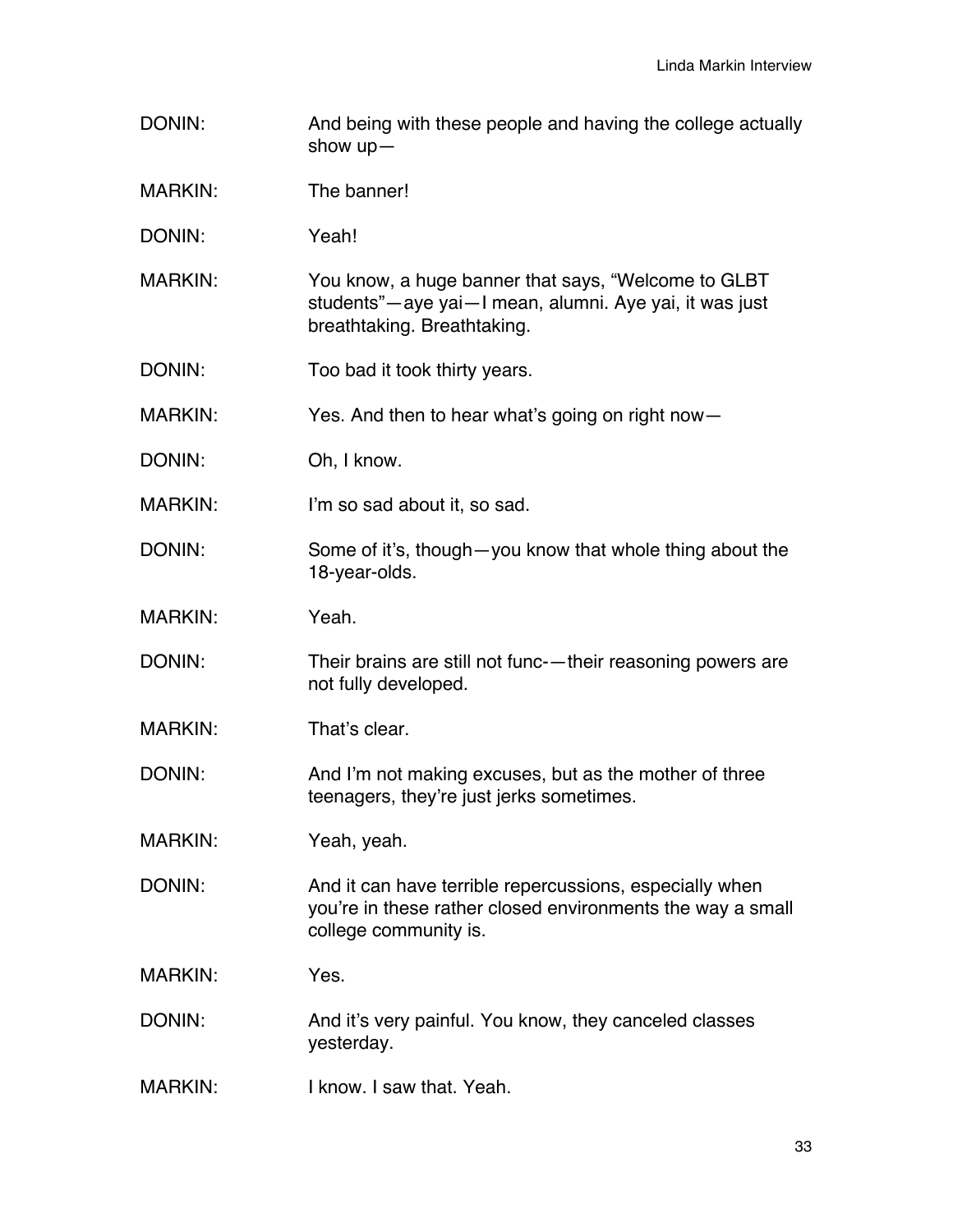| DONIN:                      | It's very painful.                                                                                                                                                                                                                              |  |
|-----------------------------|-------------------------------------------------------------------------------------------------------------------------------------------------------------------------------------------------------------------------------------------------|--|
| <b>MARKIN:</b>              | Yeah.                                                                                                                                                                                                                                           |  |
| DONIN:                      | Very painful. But, you know, some of it is just-sometimes I<br>think the college tries too hard to respond appropriately<br>these days, and they're actually reading more into it than<br>sometimes there is. Sometimes it's just bad behavior- |  |
| <b>MARKIN:</b>              | Yeah.                                                                                                                                                                                                                                           |  |
| DONIN:                      | -that's obviously unacceptable, but they're not going to-I<br>don't think these sort of Band Aid efforts they do to fix it are<br>gonna change the culture.                                                                                     |  |
| <b>MARKIN:</b>              | Change anything, yeah.                                                                                                                                                                                                                          |  |
| DONIN:                      | I mean, it's like the whole Green thing.                                                                                                                                                                                                        |  |
| <b>MARKIN:</b>              | Could we take a brief break?                                                                                                                                                                                                                    |  |
| DONIN:                      | Yeah.                                                                                                                                                                                                                                           |  |
| [End File 1. Begin File 2.] |                                                                                                                                                                                                                                                 |  |
| DONIN:                      | So, Linda, I think it's fair to say that your relationship with<br>Dartmouth and feeling like you belong there has certainly<br>improved since you graduated in 1977.                                                                           |  |
| <b>MARKIN:</b>              | Yes.                                                                                                                                                                                                                                            |  |
| DONIN:                      | Yeah. I mean, that pain and anxiety that you felt on your first<br>return-hopefully that's gone and done with.                                                                                                                                  |  |
| <b>MARKIN:</b>              | Yes.                                                                                                                                                                                                                                            |  |
| DONIN:                      | And that's because the community looks so different to you<br>now, there.                                                                                                                                                                       |  |
|                             |                                                                                                                                                                                                                                                 |  |
| <b>MARKIN:</b>              | Yes. Well, the world looks different.                                                                                                                                                                                                           |  |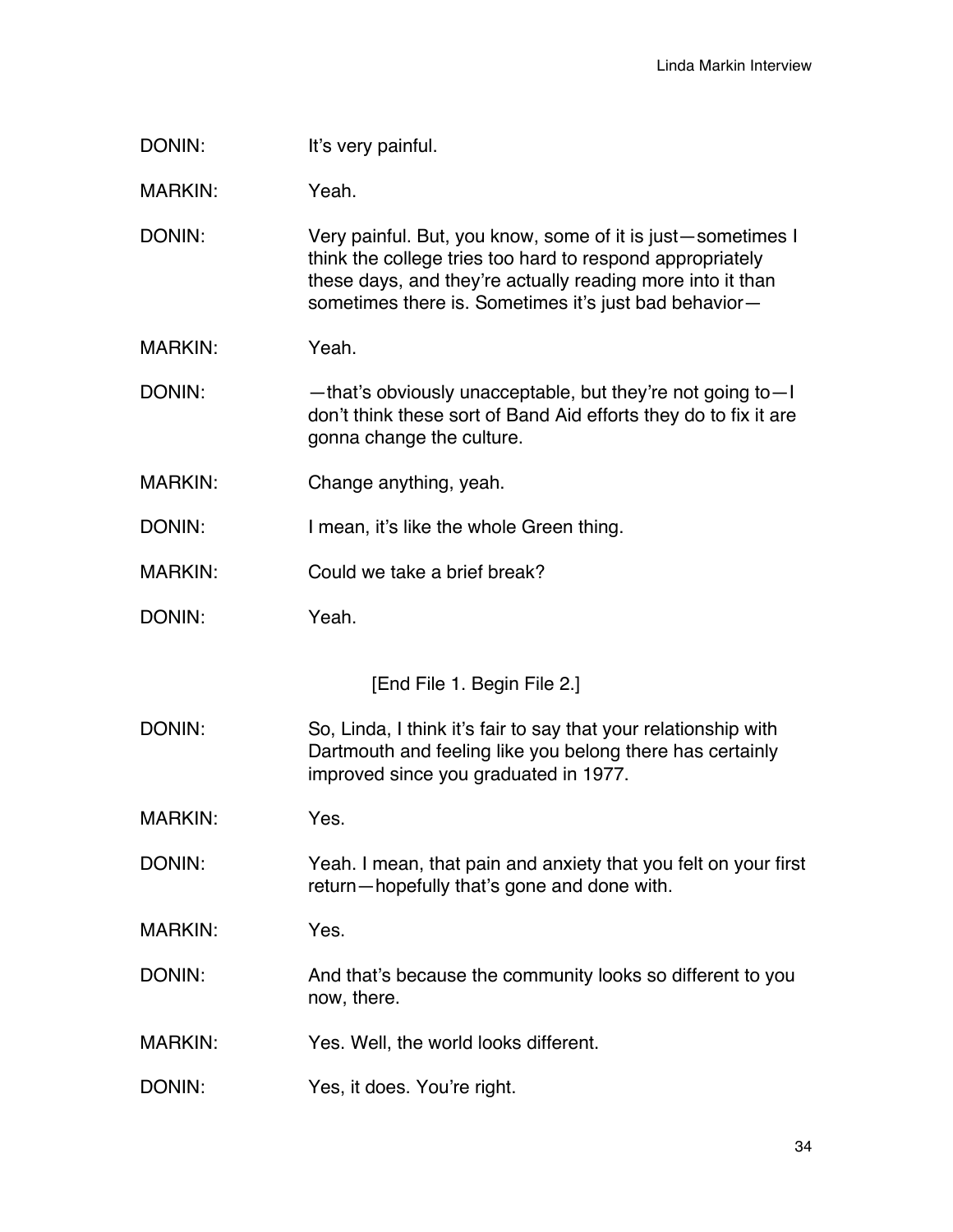MARKIN: You know, it's—

DONIN: Yeah, that's a very good point. You know, all of this that we've been talking about pertaining to Dartmouth—it's not just Dartmouth.

MARKIN: No, it's not just Dartmouth. And I'm a different person. I'm no longer an 18-year-old. [Laughs.] Or even a 22-year-old. [Laughter.] I'm a more courageous person now, and I took on a lot after leaving Dartmouth. I've been very involved in gay rights politics here in Vermont, and we've achieved tremendous things in 25 years.

DONIN: Leaders in the nation

MARKIN: Absolutely, absolutely. And, you know, I was in the center of it with some of those people in that photograph. I'm very proud of that work and the change that has happened here, and I'm proud of Dartmouth for coming as far as it has. And the work is not over, obviously.

- DONIN: There's always more work to do.
- MARKIN: There's always more work to do.
- DONIN: And we're just reminded of it on a daily basis. [Chuckles.]
- MARKIN: Yes.
- DONIN: But keeping in mind that, you know, they have taken baby steps along the way to improve—and hopefully we'll keep doing that, keep doing that.
- MARKIN: Yeah. There was one idea that we didn't fit in earlier that I wanted to share with you because I had been thinking about community in relation to your questions and also Marie's project. I was walking and thinking, which is my usual way you know, out in the woods—and saw community in terms of a Venn diagram. Do you know what I mean?
- DONIN: No.
- MARKIN: Do you know what a Venn diagram is?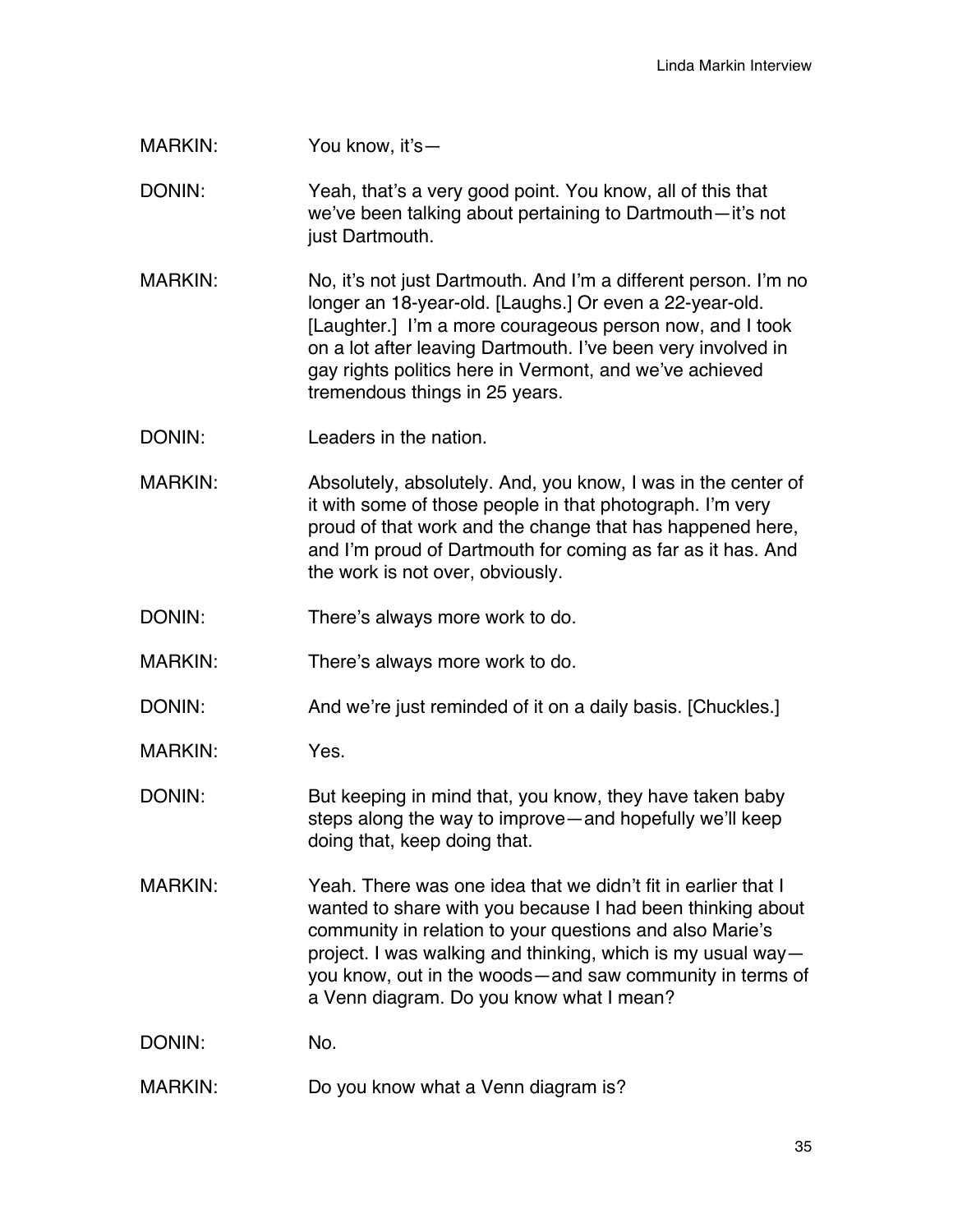## DONIN: No.

MARKIN: This goes back to philosophy classes and logical constructs, but basically a Venn diagram—the simplest form of a Venn diagram is two circles that intersect but not completely; they don't completely overlap, and the intersection is where the two separate sets share common characteristics. And when I think about high school or even college and I think about community, I think about a very simple Venn diagram maybe just two circles because my life was very narrow then. I was a student. I had teachers. I had friends. They're all in one circle. You know, maybe there was a little bit more—there might have been one other circle with a little bit of overlap, but not much more.

> Now my life is—now, I'm 58 years old. I've had so many different experiences, been involved in so many activities. What is my community now? I would be hard pressed to tell you specifically what my community is. I see a Venn diagram with lots of—

- DONIN: Lots of overlaps.
- MARKIN: —overlaps, yes, and, you know, connections that are meaningful to me but—even though you're part of it, this other part would have no meaning to you at all. Yes.
- DONIN: Right, right. Well, and that's—I guess all of us hope for a life like that—

MARKIN: Yes.

- DONIN: —when we get into that age bracket. I'm beyond that age bracket. [Laughs.]
- MARKIN: [Laughs.]
- DONIN: And I'm still hopeful that, you know, we're going to add to that diagram.
- MARKIN: Yes.
- DONIN: But you're right: We're so unformed at 18.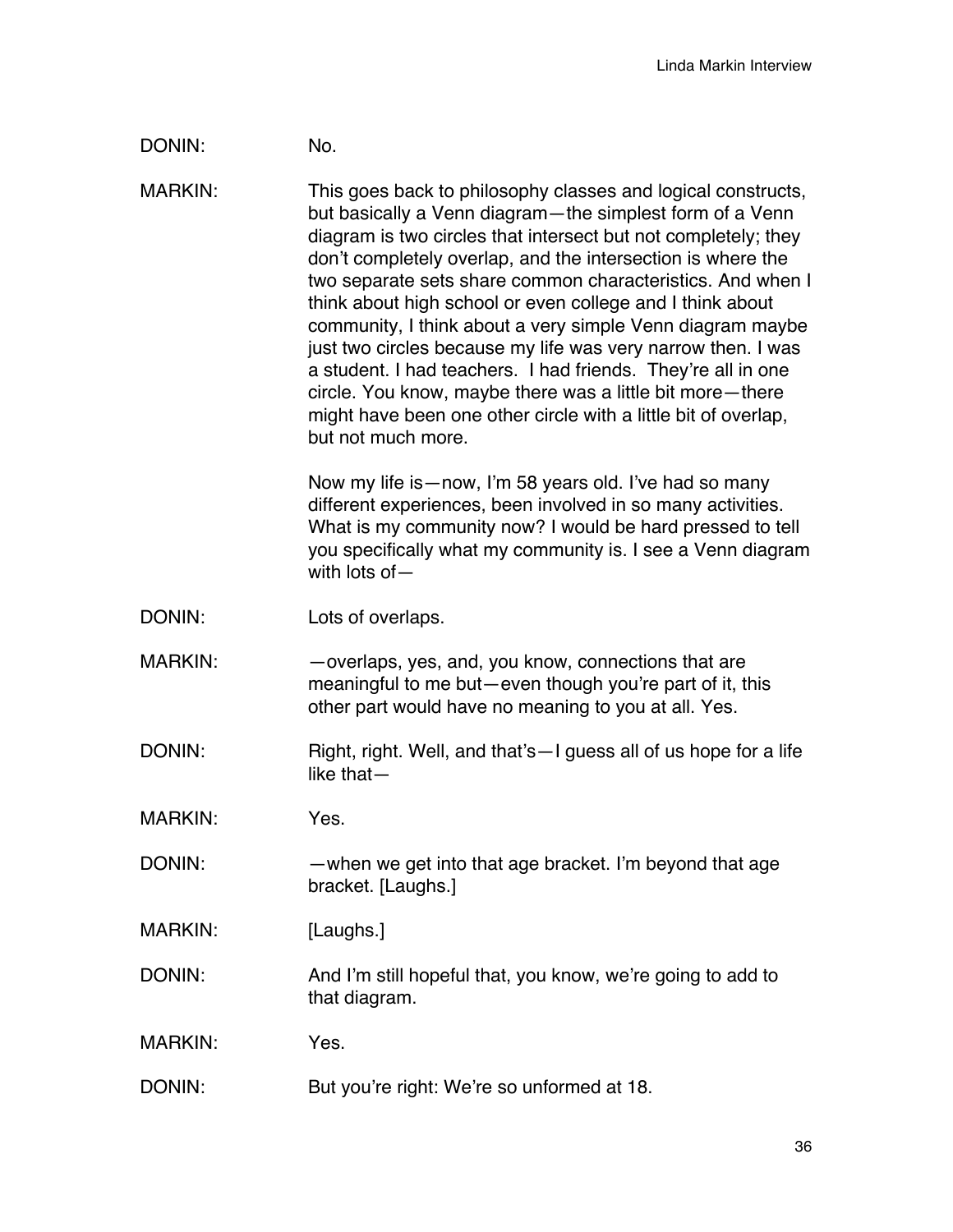- MARKIN: Yes.
- DONIN: It's just the beginning. You said, I remember, in your  $25<sup>th</sup>$ essay, that you felt you had your whole life ahead of you when you graduated, and that's really—18-year-olds think they know it all, as we well know. It *is* still all ahead of us, to add to those circles.
- MARKIN: Yes.

DONIN: Yeah, that's a great way of looking at it.

- MARKIN: Mm-hm.
- DONIN: Great. So is there anything else that I haven't asked you or that you want to talk about or mention? No pressure, but I just like to give people an opportunity.
- MARKIN: Yes, another opportunity. There *are* other things that I've thought about. The questions or the conversation today just didn't lead there, but I thought that it might. One of the questions you asked in our correspondence was, "what formative experiences did you have before Dartmouth and what was your life like"? Or maybe you didn't ask that exactly, but that's how I took it.
- DONIN: Right. And we sort of skipped over -
- MARKIN: We kind of skipped over that.
- DONIN: Yeah, you're right.
- MARKIN: So I thought I'd just tell you another little story. Like I said, I grew up in a suburb of Rochester. It was called Brighton. It was the Jewish suburb of Rochester. There was separate not exclusively separate but close to that—separate sections by religion of the suburbs in the 1950s, '60s, '70s, and so there was a Protestant suburb, a Jewish suburb—my family belonged to a Reform synagogue, and the Jewish country club.

DONIN: Oh, yes.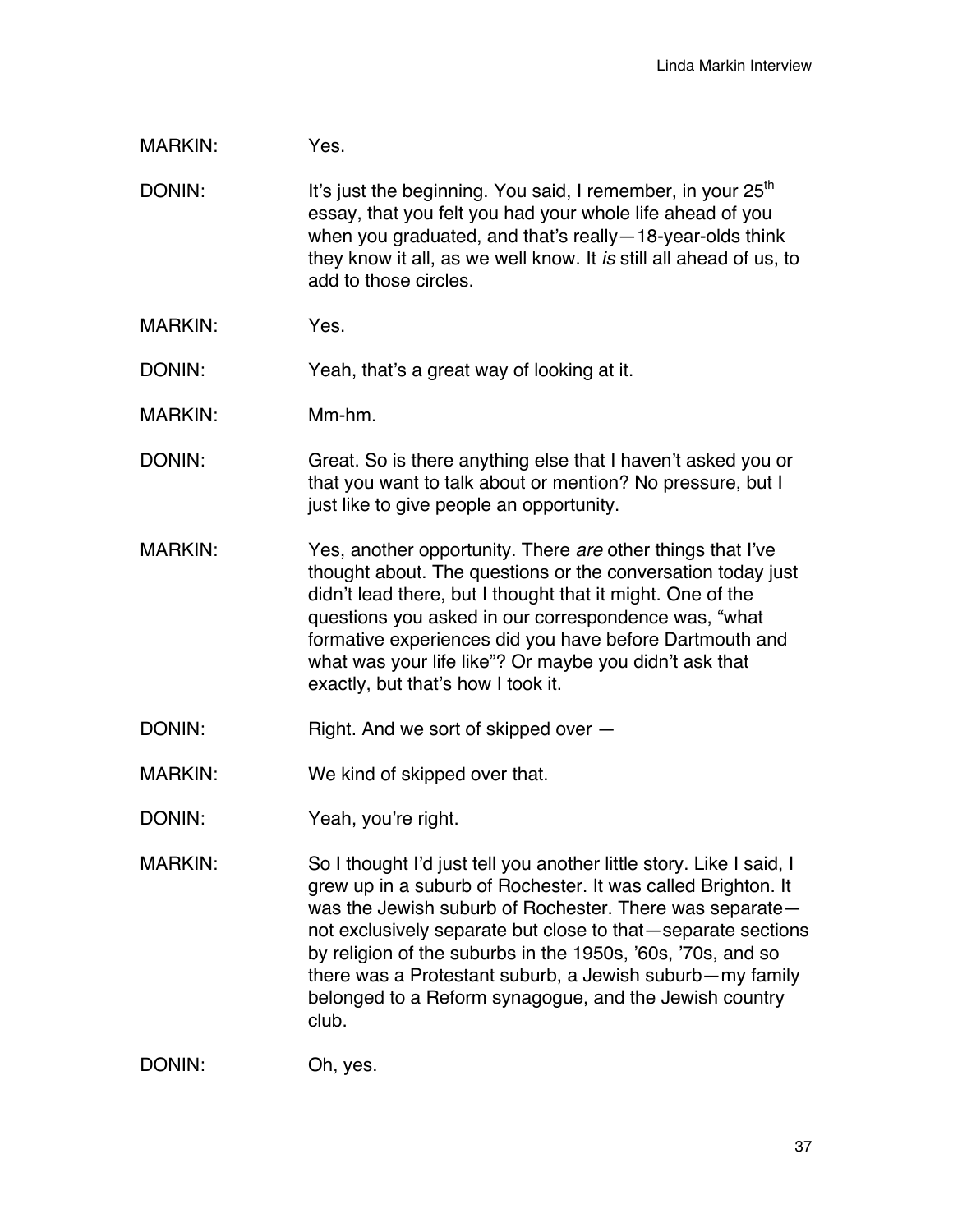MARKIN: And the country club scene was very segregated too. There was a Catholic country club, and there was a Protestant country club, and people played at each other's clubs but wouldn't *join* another club. DONIN: So this would be interesting to know what your dad's experience was like at Dartmouth. MARKIN: Yes. My dad was Class of 1952. And I've asked him the question. DONIN: Talk about not belonging. MARKIN: Actually, he didn't feel that way. I think the worst of the anti-Semitism happened before he was there. Or maybe he just had great friends. DONIN: Well, they were certainly working on that, at least through the Greek system at that time. MARKIN: Yes, yes. And he was—there's his mug down there on the floor. DONIN: Oh, yeah! [Laughs.] Nineteen fifty-two. MARKIN: Yep. Nineteen fifty-two. He didn't want the mug anymore. I said, "I'll take it." I wasn't ready to get rid of it yet. DONIN: No. No. So he was not conscious of being-MARKIN: No. DONIN: — discriminated against. MARKIN: Yeah. And I've tried to research a little bit about whether there was actually a quota at the time. I don't remember what I found. That's my dad there at close to 22. DONIN: Oh, yeah! MARKIN: I think he was 23 or 24 there. [Laughs.]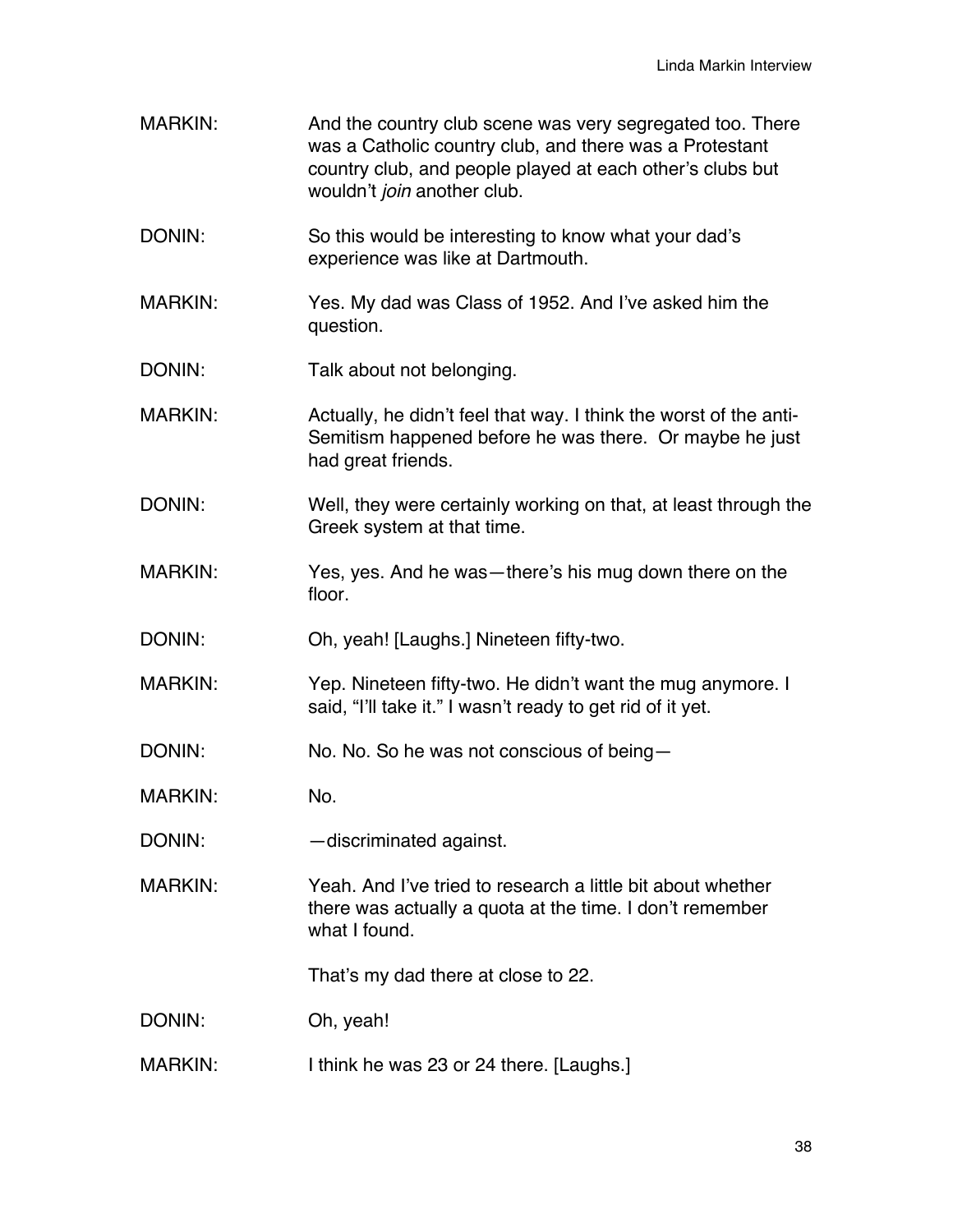- DONIN: Is that your mom?
- MARKIN: That's my mom, yeah.
- DONIN: Great. So this is their wedding picture.
- MARKIN: That's their wedding picture, yeah.
- DONIN: At first I thought, *That's a prom picture*, but she's wearing a veil.
- MARKIN: Yeah, that's their wedding picture, yeah.
- DONIN: Oh, that's great. Oh, so that's interesting. 'Cause I would have thought, even in the '70s, people would say to you, "You don't want to go to Dartmouth. It's filled with anti-Semites."
- MARKIN: Well, actually, the story I want to tell you is about first experiences of discrimination, which I didn't really recognize as discrimination at the time, but you probably remember—it was probably a pervasive thing in the United States in the late '60s, early '70s. People, mostly kids, would talk about "JAPs."
- DONIN: Oh, yes.

MARKIN: And it was not about Japanese people.

DONIN: No.

MARKIN: It was about-

MARKIN & DONIN: Jewish American Princesses.

- MARKIN: And I remember hearing a lot of that, and mostly from Jewish boys. But that could have been because most of my friends were Jewish.
- DONIN: At Dartmouth, or was this in high school?
- MARKIN: It was high school, in high school.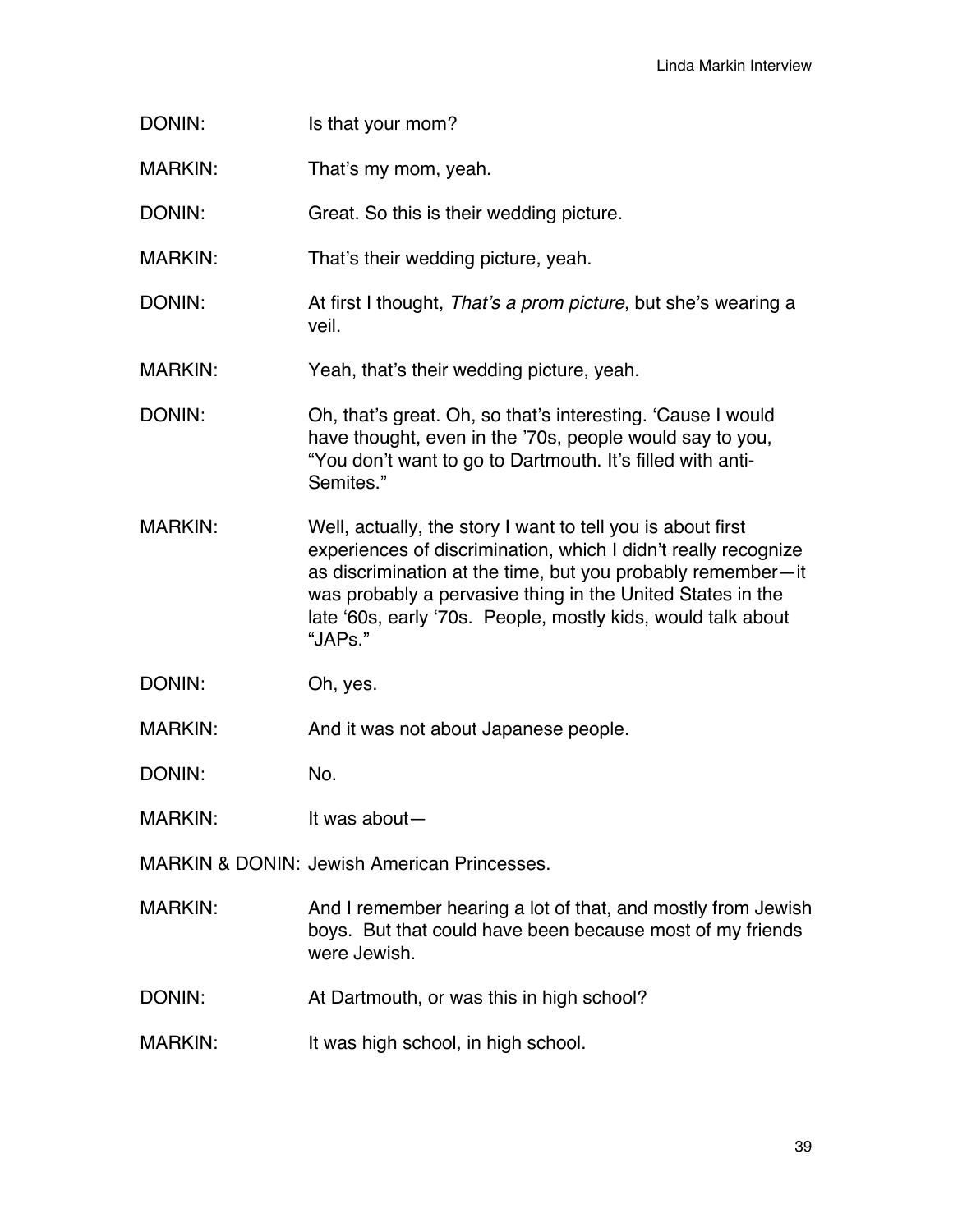- DONIN: Well, it's one thing for Jewish people to use that term; it's another thing for—
- MARKIN: Ehh, yes, except that it's not mostly about being Jewish.
- DONIN: Oh, it's about women.
- MARKIN: Yeah. Yeah. Jewish boys. You know, there were Jewish American Princes, too, but did you hear about them? Not very much. Not really at all.
- DONIN: How interesting.
- MARKIN: Really, it was sexism at work. At that time, I identified so much with the boys that I didn't see it as sexism, and I took it as—you know, there was something meaningful in that criticism about being materialistic and having too much, and that was the part that I took to heart—you know, that I didn't want to be that kind of person, focused on having things. But I didn't recognize the sexism in it. And it was the beginning for me of rejecting my Jewish heritage because I didn't want to be a JAP or be associated with JAPs. It took me many years, really, to come back to what was beautiful and wonderful about being raised Jewish and to understand the sexism in that term.
- DONIN: Did you consider yourself a tomboy when you were growing up?
- MARKIN: Mmm. One of my worst experiences, 11 years of age: My dad told me, "I've been watching those boys tackle you out there, playing football. You can't play that anymore. They're goin' for your chest!"
- DONIN: [Sharp intake of breath.]
- MARKIN: And I said—I just cried.
- DONIN: Oh, it must have been crushing.
- MARKIN: Crushing! I can't play—and I knew he was right. I knew he was right. But, "I can't play football anymore?" Oh, it was horrible.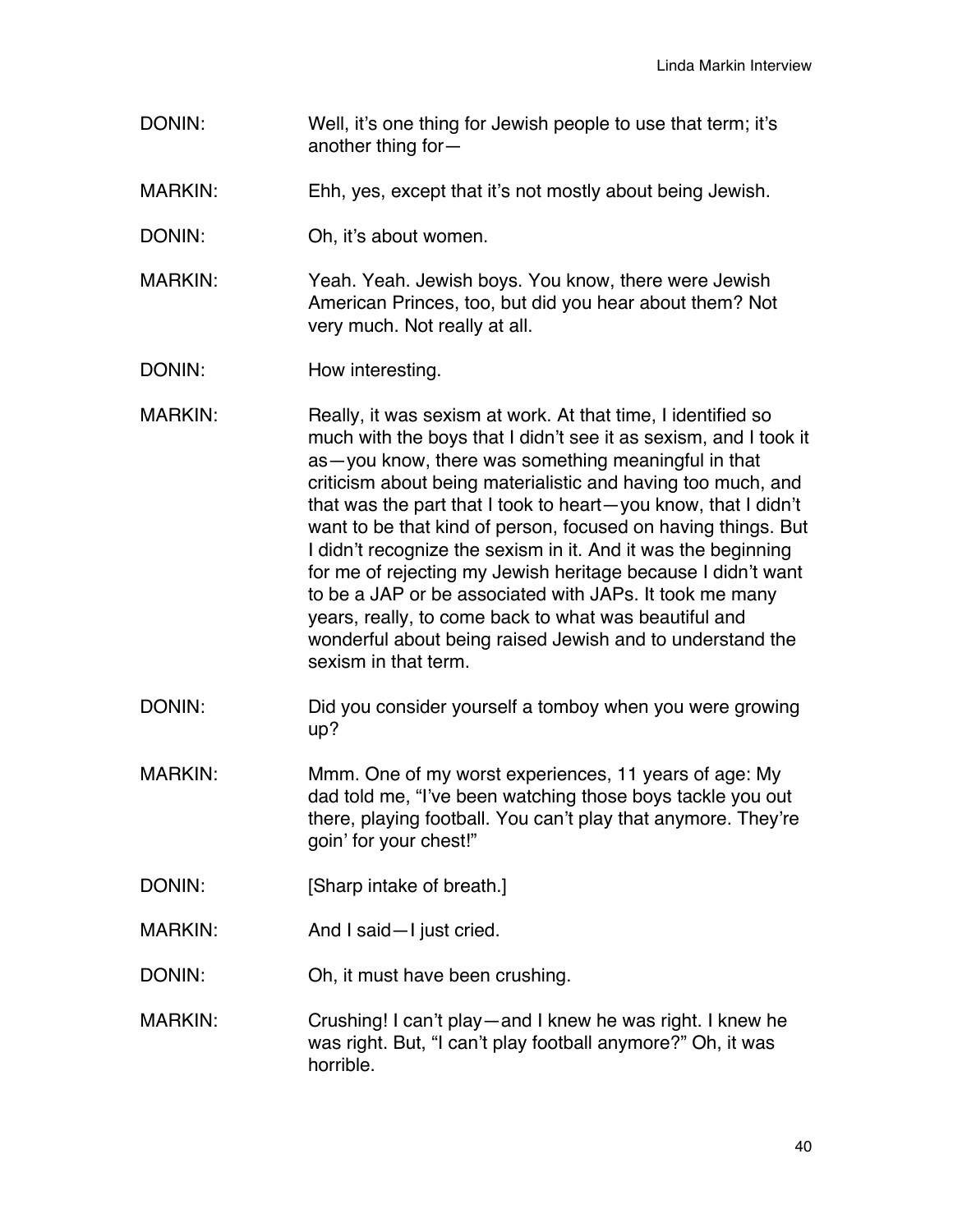| DONIN:         | Right, right.                                                                                     |
|----------------|---------------------------------------------------------------------------------------------------|
| <b>MARKIN:</b> | [Laughs.]                                                                                         |
| DONIN:         | Yeah, that's a very interesting point about the JAP thing.                                        |
| <b>MARKIN:</b> | JAP thing, yeah.                                                                                  |
| DONIN:         | But that wasn't part of your experience at Dartmouth. I mean,<br>$did you -$                      |
| <b>MARKIN:</b> | No, it was just really clear sexism there! [Laughs.]                                              |
| DONIN:         | It wasn't decorated.                                                                              |
| <b>MARKIN:</b> | It wasn't decorated. It wasn't dressed up in anything else.<br>[Laughs.]                          |
| DONIN:         | So that was your first consciousness-raising experience, -                                        |
| <b>MARKIN:</b> | Well, honestly, it-                                                                               |
| DONIN:         | $-$ or did it take a while to $-$                                                                 |
| <b>MARKIN:</b> | It didn't register until much later, much later.                                                  |
| DONIN:         | Yeah, no, and you're absolutely right, but I've always seen it<br>as a sort of anti-Semitic slur. |
| <b>MARKIN:</b> | Yeah. You're not Jewish, yourself?                                                                |
| DONIN:         | My husband's Jewish.                                                                              |
| <b>MARKIN:</b> | Okay.                                                                                             |
| DONIN:         | And our kids were raised Jewish, -                                                                |
| <b>MARKIN:</b> | Uh-huh.                                                                                           |
| DONIN:         | -including my daughter. And, yeah-I mean-                                                         |
| <b>MARKIN:</b> | Yeah.                                                                                             |
| DONIN:         | So it's definitely a familiar term.                                                               |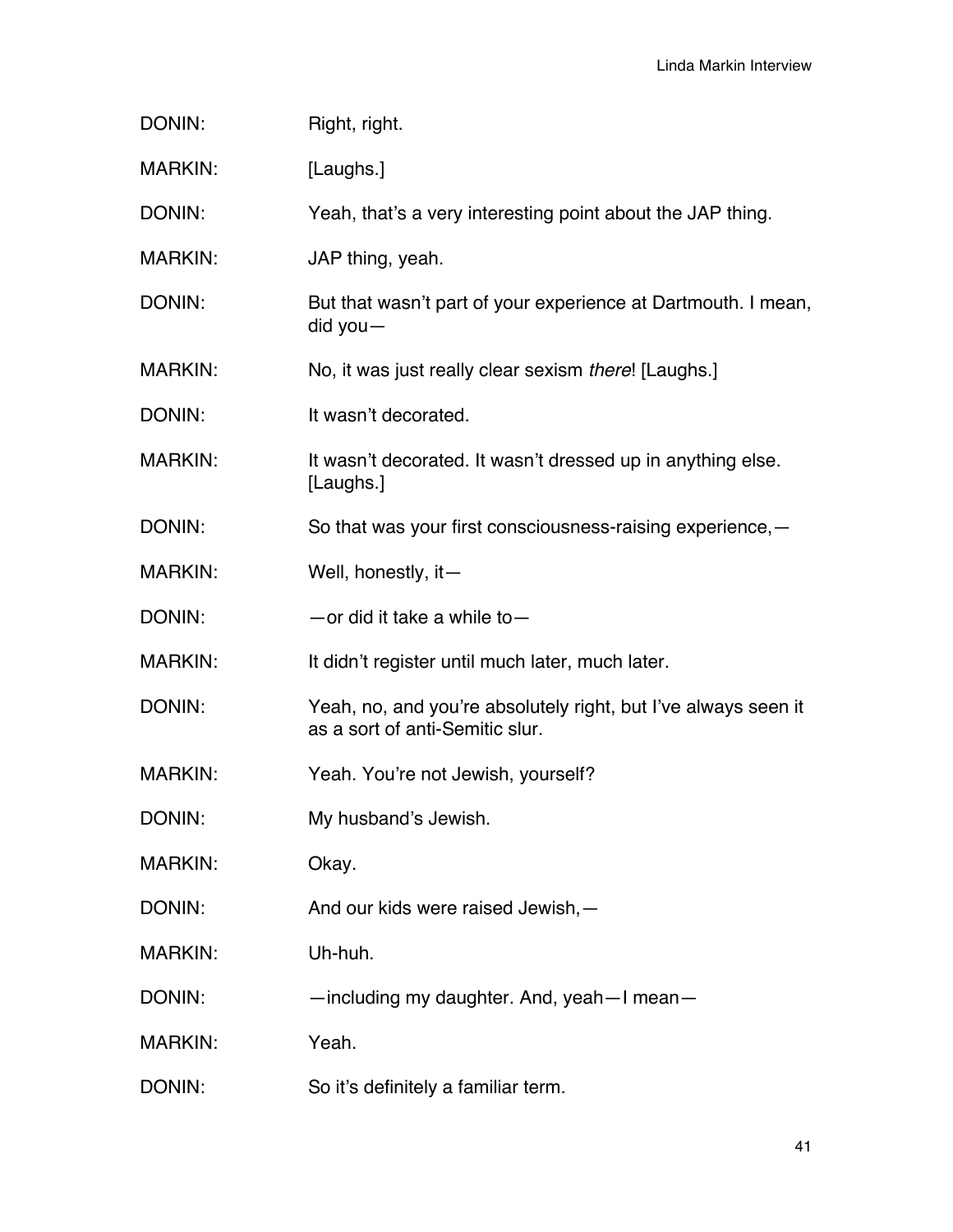| <b>MARKIN:</b> | Yeah.                                                                                                                                                                                                                                              |
|----------------|----------------------------------------------------------------------------------------------------------------------------------------------------------------------------------------------------------------------------------------------------|
| DONIN:         | And our boys did the same thing. You know, "Ugh, she's<br>such a JAP." In high school.                                                                                                                                                             |
| <b>MARKIN:</b> | Uh-huh.                                                                                                                                                                                                                                            |
| DONIN:         | And it really is a form - I mean, it's more than that.                                                                                                                                                                                             |
| <b>MARKIN:</b> | Yeah. Yeah, I really don't think it's about anti-Semitism as<br>much as it is misogyny, especially when coming from Jewish<br>boys.                                                                                                                |
| DONIN:         | It's not the religion, yeah.                                                                                                                                                                                                                       |
| <b>MARKIN:</b> | I think it's really mostly about, you know, -                                                                                                                                                                                                      |
| DONIN:         | Putting down women.                                                                                                                                                                                                                                |
| <b>MARKIN:</b> | Putting down women. Girls, young girls, really who-I did<br>not have girlfriends in high school. They were too focused on<br>boys and $-$                                                                                                          |
| DONIN:         | Stuff that didn't interest you.                                                                                                                                                                                                                    |
| <b>MARKIN:</b> | Stuff that didn't interest me, yeah. At Dartmouth I found<br>women, yeah.                                                                                                                                                                          |
| DONIN:         | But different models of women, I would think, who are<br>strong, athletic, $-$                                                                                                                                                                     |
| <b>MARKIN:</b> | Yes.                                                                                                                                                                                                                                               |
| DONIN:         | $-$ smart, $-$                                                                                                                                                                                                                                     |
| <b>MARKIN:</b> | Smart. And most of them heterosexual. I didn't care. No<br>problem there. [Chuckles.] I wanted to be close to all of them<br>because they were smart, they were engaged, they were<br>doing things. Their whole lives did not revolve around boys. |
| DONIN:         | And the flip side of that, though, which goes on still, is these<br>men who refer to the smart, strong, athletic women as dykes<br>or butch.                                                                                                       |